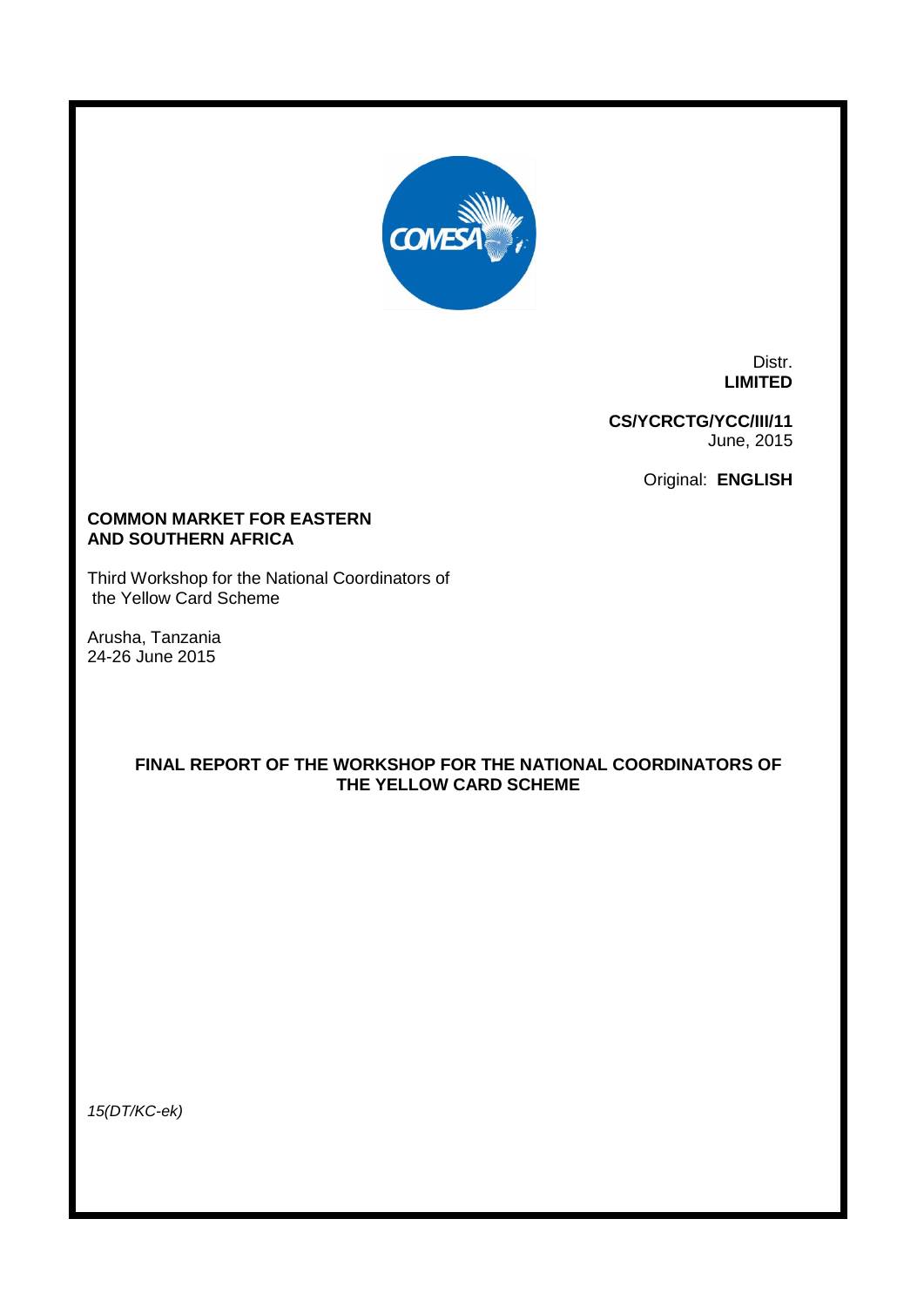# **I. INTRODUCTION**

1. The Third Workshop for the National Coordinators of the Yellow Card Scheme to review the Yellow Card Scheme instruments and the enhanced Yellow Card Management Information System (YC-MIS) was held from  $24<sup>th</sup>$  to  $26<sup>th</sup>$  June 2015, in Arusha, Tanzania, at the Naura Springs Hotel.

# **II. ATTENDANCE, OPENING OF THE MEETING, ADOPTION OF THE AGENDA AND ORGANISATION OF WORK**

# **Attendance**

2. Yellow Card Coordinators, YC-MIS National IT focal persons, Insurance and Reinsurance Companies and Government representatives from Burundi, D R Congo, Djibouti, Ethiopia, Kenya, Malawi, Rwanda, Sudan, Tanzania, Uganda, Zambia and Zimbabwe attended the meeting. The meeting was also attended by ZEP-RE who are the Pool Managers of the Yellow Card Scheme. The list of participants is attached to this report as Annex I.

# **Opening of the meeting** *(Agenda item 1)*

3. The meeting was officially opened by Dr Edmond Mndolwa, Board Chairperson of the Board of Directors of the National Insurance Corporation of Tanzania Limited. In his opening remarks, he welcomed the participants to Arusha and wished them a pleasant stay.

4. He commended the Insurance Industry in the COMESA Region for the role it has been playing in ensuring successful implementation of the Yellow Card Scheme as a trade facilitation instrument and expressed satisfaction on the achievements recorded by the Yellow Card Scheme. He further underscored the need to periodically review the overall operations of the Scheme for it to meet the challenges of the changing environment.

5. He noted that there were challenges in the operations and administration of the Scheme and in this regard, implored the Yellow Card Co-ordinators to take the challenges they were facing and translate them into opportunities and use the workshop to come up with solutions to address them. He also urged the IT Experts in attendance to take the opportunity to thoroughly review the enhanced YC-MIS so that it is implemented in all Member States as it was the main solution to most of the challenges the Scheme was facing.

6. In conclusion he thanked the COMESA Secretariat for organizing the workshop in Tanzania and wished all the participants fruitful deliberations and further asked them to find time from their busy schedules to enjoy the hospitality of Arusha.

7. Earlier on, the representative of the COMESA Secretariat, Mr. Berhane Giday, Chief Programme Officer of the YC-RCTG Schemes, welcomed all the participants to the  $3^{rd}$ Workshop for the National Coordinators of the Yellow Card Scheme. He also thanked the National Bureau of Tanzania for hosting the workshop and called upon the workshop participants to thoroughly review the Yellow Card instruments and the enhanced YC-MIS in order to address the day to day challenges of the Yellow Card operations and make the Scheme more competitive and increase the usage of the Yellow Card motor vehicle insurance cover in the Region.

8. The delegate from Zimbabwe, Mr Patrick Kusikwenyu, the Managing Director of Sanctuary Insurance Company and the Chairperson of the National Bureau of Zimbabwe, moved a vote of thanks on behalf of all the delegates. In passing his vote of thanks, he thanked the Guest of Honour, Dr. Mndolwa for finding time from his busy schedule to come and open the workshop. He also thanked the National Insurance Corporation of Tanzania Limited for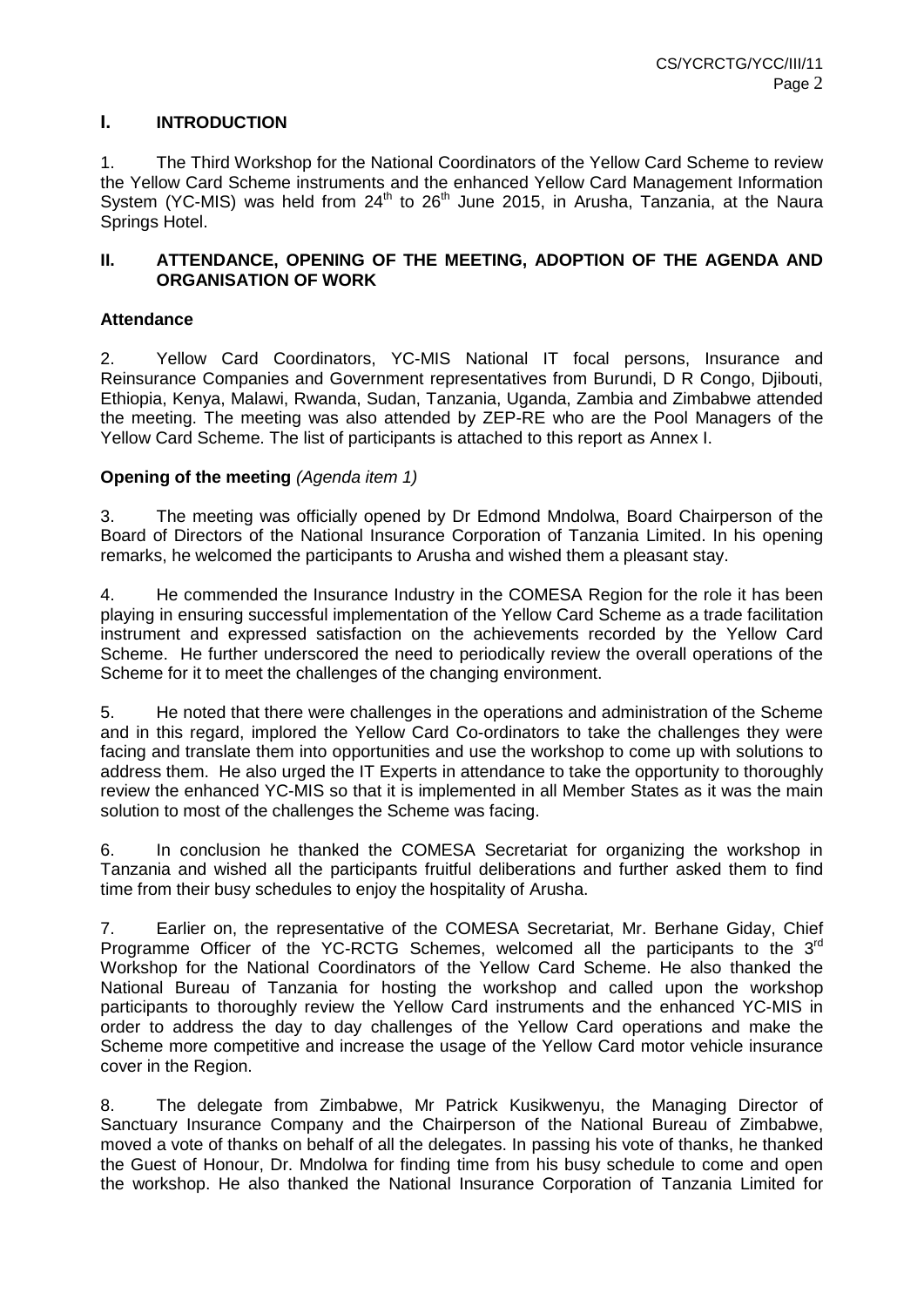CS/YCRCTG/YCC/III/11 Page 3

hosting the workshop and the warm reception accorded to delegates since their arrival in Tanzania. He then assured the Guest of Honour that the Workshop would be resolute and come up with recommendations that would improve the operational efficiency of the Yellow Card Scheme.

# **Adoption of the Agenda and Organisation of Work** *(Agenda item 2)*

- 9. The Workshop adopted the following Agenda:
	- 1. Opening of the Meeting;
	- 2. Adoption of the Agenda and Organisation of Work;
	- 3. Opportunities and Challenges of the Yellow Card Scheme;
	- 4. Presentation on issues affecting the Yellow Card Reinsurance Pool:
		- a. Delays in Claims Reimbursements,
		- b. Low earnings on investment funds and future investment options, and
		- c. The proposed dividend pay-out policy.
	- 5. Presentation on the Claims Issues;
	- 6. Presentation on the Enhanced Yellow Card Management Information System (YC-MIS);
	- 7. Reviewing of the Yellow Card Scheme Instruments:
		- a. The Protocol on the Establishment of a Third Party Motor Vehicle Insurance Scheme,
		- b. The Inter-Bureaux Agreement for the Implementation of the Third Party Motor Vehicle Insurance Scheme,
		- c. The Manual on the Operations of the Yellow Card Scheme and Reinsurance Pool,
		- d. Compendium of the Yellow Card Scheme, and
		- e. Rule of Procedures of the Council of Bureaux.
	- 8. Reviewing of the Reinsurance Pool of the Yellow Card Scheme:
		- a. The Constitution of the COMESA Yellow Card Reinsurance Pool,
		- b. The COMESA Yellow Card Reinsurance Pool Management Agreement; and
		- c. Rule of Procedures of the Technical Management Committee of the COMESA Yellow Card Reinsurance Pool
	- 9. Any Other Business; and
	- 10. Adoption of the Report and Closure of the Meeting.
- 10. The Workshop adopted the following working hours:

# **Wednesday 24th June 2015**

| Morning   | 09.30 - 13.00 hours |
|-----------|---------------------|
| Afternoon | 14.00 - 18.00 hours |

# **Thursday 25th June 2015**

Morning : 09.00 - 13.00 hours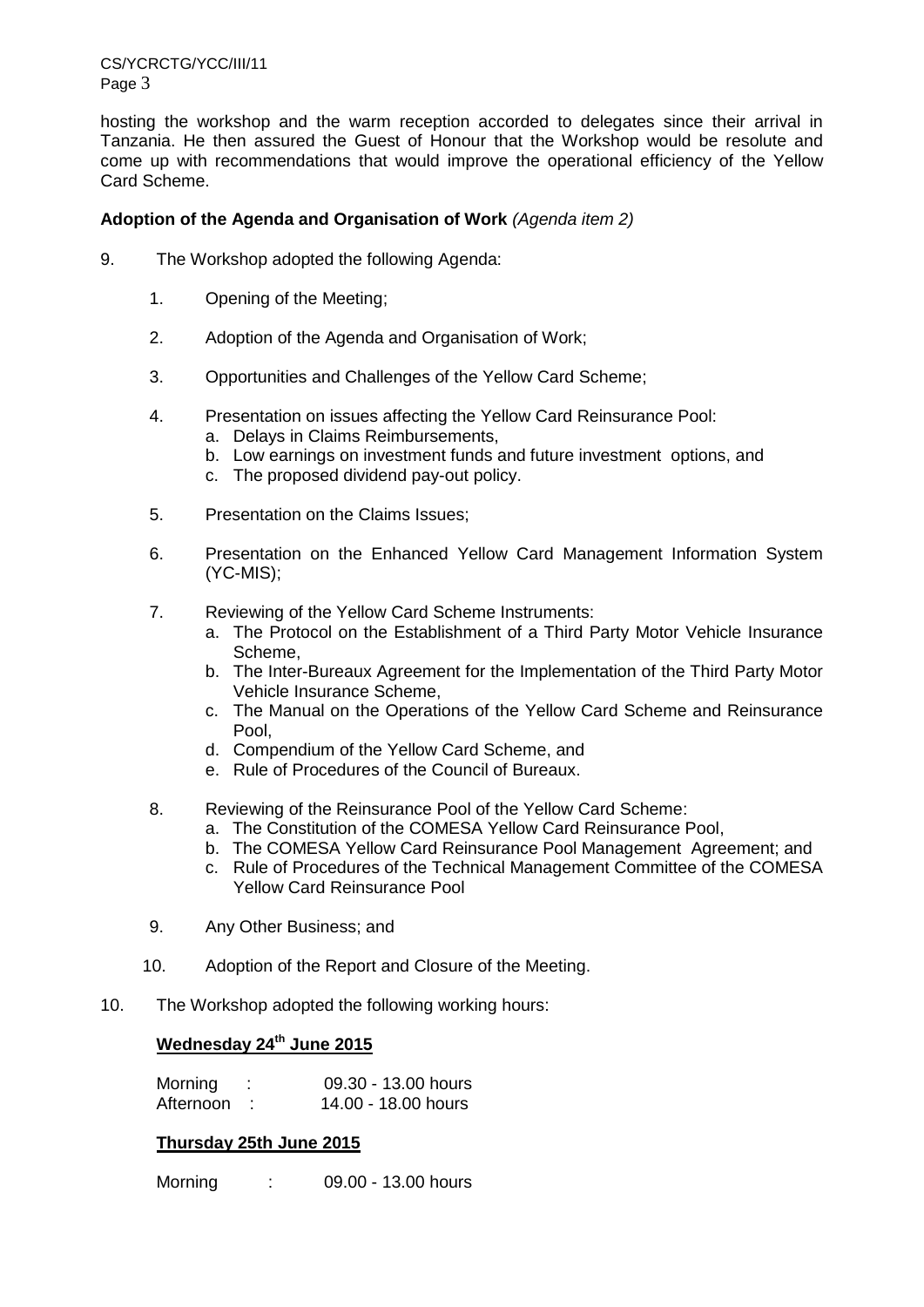Afternoon : 14.00 - 21.00 hours

# **Friday 26th May 2015**

Afternoon : 16.00 – 17.00 hours (*Adoption of the Report)*

# **III. ACCOUNT OF PROCEEDINGS**

## **Opportunities and Challenges of the Yellow Card Scheme** *(Agenda item 3)*

11. A representative of the Secretariat presented a power point presentation on the Opportunities and Challenges of the Yellow Card scheme. In doing so, he highlighted the developments, the progress achieved, challenges and opportunities faced in the operation and administration of the Yellow Card scheme. He then urged the participants to thoroughly review the Yellow Card instruments and the enhanced YC-MIS and come up with recommendations that would meet the expectations of the motorists, road accident victims and other stakeholders and enhance efficiency operations of the scheme**.** 

# **Discussion**

12. The workshop noted the presentation with appreciation and in the ensuing discussions, pointed out on the need to embrace the following:

- a. The importance of using the mobile technology and YC-MIS to combat the issue of forged Yellow Cards:
- b. The need to enhance the capacity of the Secretariat and explore on the possibility of commercializing the Yellow Card Scheme;
- c. The need to address the problems of delayed claims reimbursement and the Pool manager should visit National Bureaux to solve outstanding issues; and
- d. Need to intensify on public awareness as the traffic rules on driving differ from member Countries.

### **Presentation on the issues affecting the Yellow Card Reinsurance Pool** *(Agenda item 4)*

- 13. The Pool Managers presented documents numbered CS/YCRCTG/YCC/III/4i,ii,iii titled:
	- i. Delays in Claims Reimbursements;
	- ii. Low earnings on investment funds and future investment options; and
	- iii. The proposed dividend pay-out policy.

14. In doing so, the Pool Managers informed the Workshop that the Challenges encountered that led to delays in claims reimbursement were among others the following:

# **a) On Pool Claims**

Receipt of claims advices from National Bureaux with inadequate information; presentation of claims supporting documentation in languages other than English or French; raising of the claim amount to the franchise threshold limit to enjoy the full reimbursement from the Pool; submission of insufficient claims data leading to inaccurate claims reserving to the Pool's retrocessionaires; and non-reporting of outstanding and paid Pool claims in good time.

### **b) On Inter-Bureaux Claims:**

Non-refund of inter-bureaux claims by Issuing National Bureaux settled on their behalf; accumulation of huge inter-bureaux claims amount for long periods and seeking reimbursement at one go; and in some cases, Issuing Bureaux reimburse directly to the Handling Bureaux but the Handling Bureaux claim the same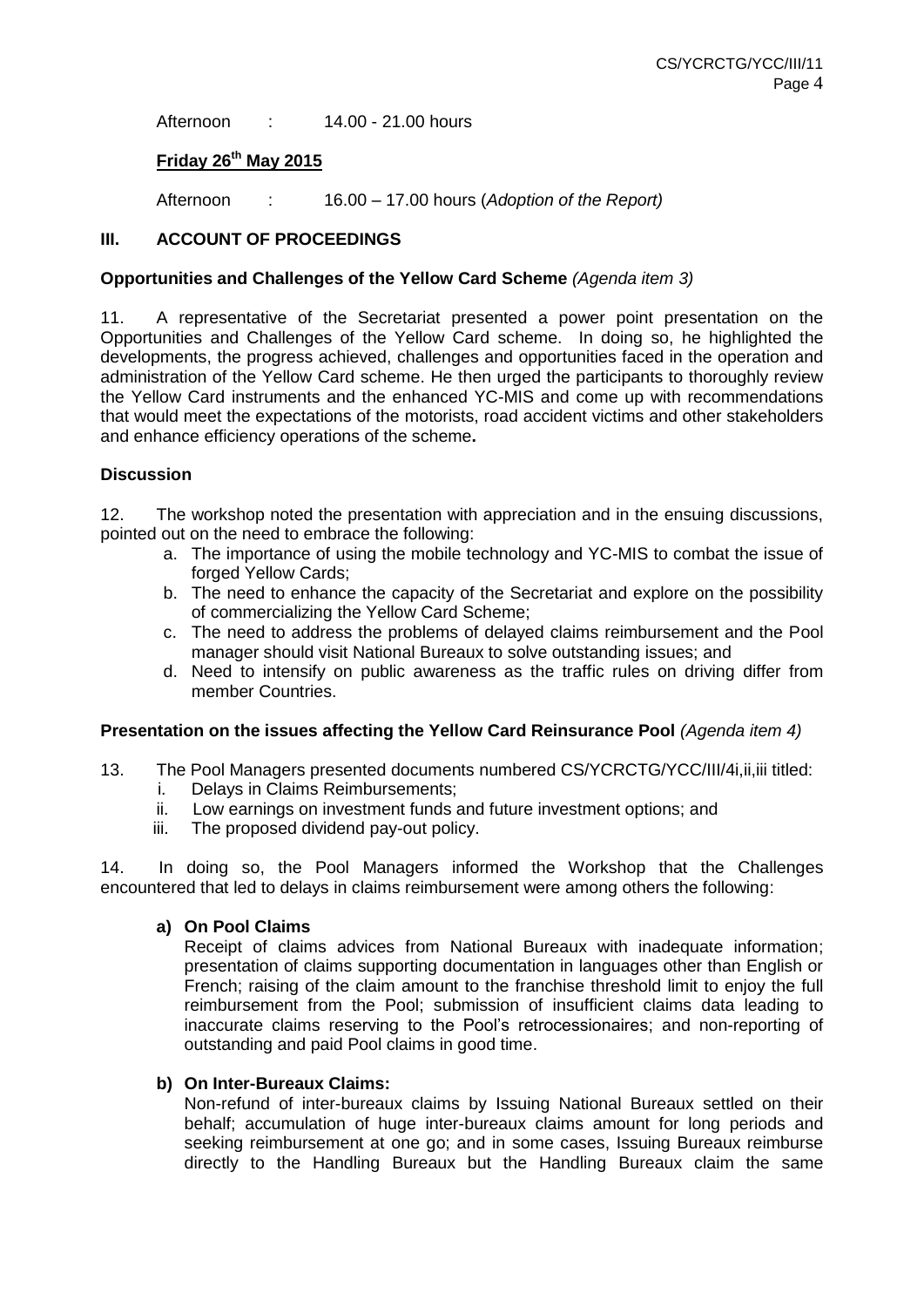reimbursement from the Pool Managers which could have led to double recovery if necessary preventative measures were not taken.

15. In the ensuing discussion the Workshop noted the proposals made by the Pool and recommended as follows:

- a. In order for the Pool Manager to discharge its functions efficiently and effectively, National Bureaux should pay premium returns promptly;
- b. The bodily injury claims indexing should be adopted at the level of Primary Insurance Company/ National Bureaux; and
- c. A study should be carried out by the Pool Managers and be submitted to the 39<sup>th</sup> Meeting of the Technical Management Committee (TMC) of the Yellow Card Reinsurance Pool to justify the Pool's proposal of converting the "franchise" into a "deductible".

16. On the investments, representative of the Pool Managers informed the Workshop that in consideration of the fact that the Pool has witnessed positive growth in its investments over the years, there was a need to consider extending on financial Instrument options that the Pool can invest in and proposed the followings:

- i. Investment in Sovereign Bonds of Governments of Comesa and wider African Region;
- ii. Investment in Real Estate within Comesa Region subject to a limit of 10% of Pool's total Investments; and
- iii. Investment in Equities of listed companies in the Region.

17. The Workshop noted the proposed investment options and recommended them for adoption by the Council of Bureaux.

18. Regarding the presentation on the developed dividend pay-out policy, representative of the Pool Managers informed the Workshop that in coming out with the policy, due consideration was given to stability of profit and liquidity. The Workshop was also informed that during the last five years, the Pool had continued generating profits and the cash cover of about 2.0 was considered prudent. The Workshop further noted the financial implication of the various dividend pay-out rates based on previous Pool performance.

19. The Workshop was also informed that taking into account the Pool's structure, it was proposed that dividend be allocated based on the criterion of premium contribution, premium settlement and claims paid.

# **Discussions**

20. In the discussion that followed the Workshop raised the following concerns:

- a. The need to address the delays on claims reimbursement by the Pool Managers and Issuing Bureaux which has been affecting the liquidity of handling Bureaux in claim settlement; and
- b. The need to finalize the dividend pay-out policy and urged the Pool Managers to consider starting paying dividends to members.

21. The Workshop noted the proposal made by the Pool Managers and recommended that the criterion for allocation of dividends should be further discussed at the next TMC Meeting: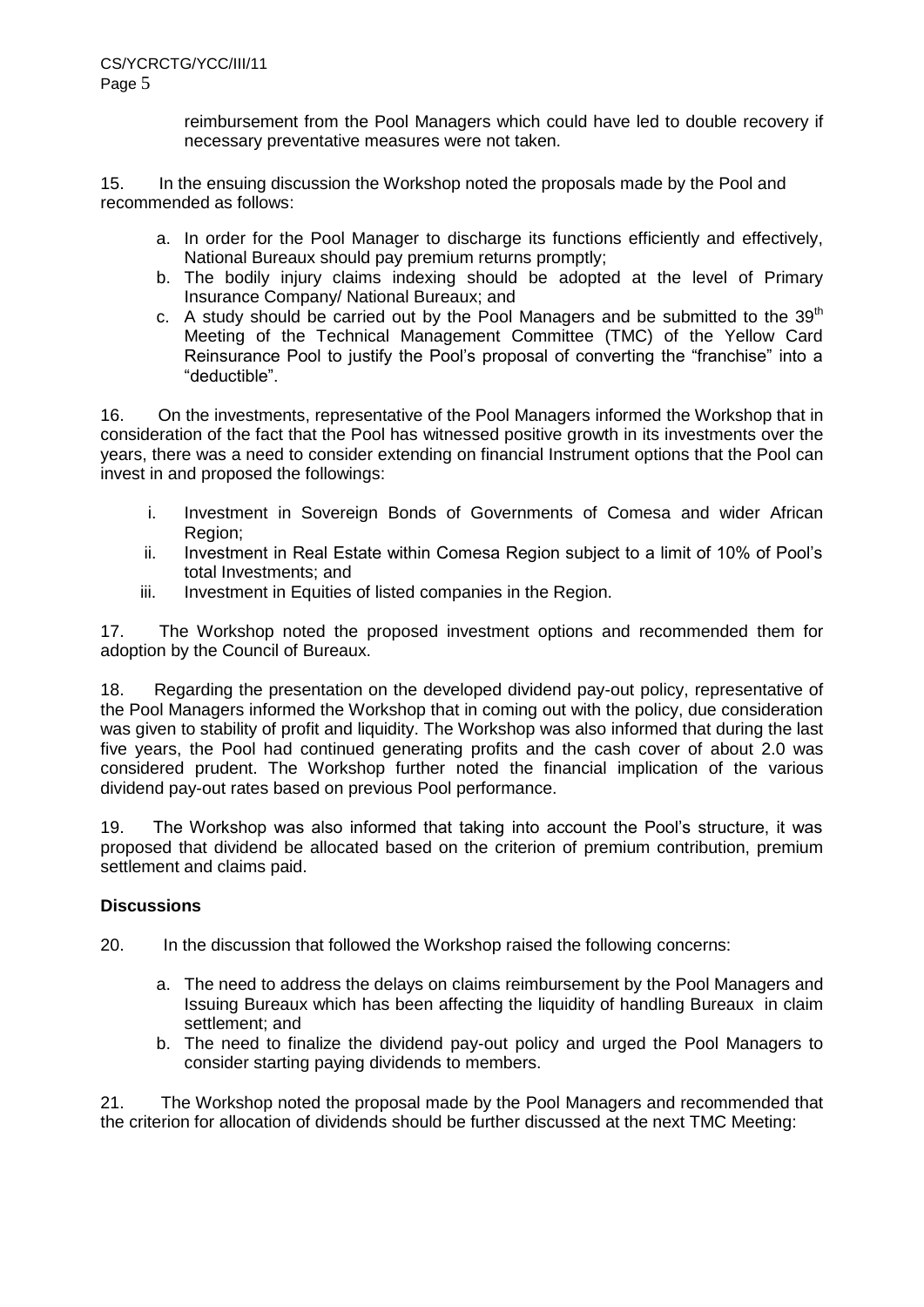## **Presentation on the Claims Issues** (*Agenda item 5*)

22. A representative of the Secretariat presented document number CS/YCRCTG/YCC/III/5: Presentation on the Claims Issues. In doing so, he informed the Workshop that causes of delays in effecting reimbursement on the Inter- Bureaux claims were among others; lack of prompt response in confirming validity of Yellow Cards; lack of prompt claim settlement and reimbursement authorisations; challenges of obtaining proper claim supporting documentations from Handling Bureaux; reluctance by some Issuing Bureaux to fulfil their prompt claim reimbursement obligations; appointment of new Yellow Card Coordinators/Officers without appropriate and adequate training; lack of proper understanding in the interpretation of the Yellow Card Scheme Instruments; detention of vehicles in some Member States; challenges of Foreign currency permit and sluggish bank remittance process were the reasons for delaying inter-bureaux claim settlement and reimbursement processes.

23. The Workshop noted the proposed solutions to address the problems and recommended as follows:

- a. National Bureaux should utilize the YC-MIS to track the real time information, validate Yellow Cards issued and authorize settlement and reimbursement process;
- b. Thorough Inter-Bureaux claims reconciliation exercise should be carried out for each National Bureaux and Primary Insurance Companies, identify the reasons and address accordingly;
- c. National Bureaux should review their claim files monthly to expedite their claim handling process, verify compliance to the procedures and enhance efficiency;
- d. Pool Managers and National Bureaux should hold bilateral consultative meetings on the issues of reimbursement of outstanding Inter-Bureaux claims, settlement of Pool's claims, premium returns, excess of loss premium, with the view to address them and come up with the implementation road map;
- e. The Pool Manager should refrain from providing clearing services to those Issuing National Bureaux who owe more than US\$ 50,000 Inter-Bureaux outstanding claim until they meet their reimbursement obligations; and
- f. National Bureaux should open foreign currency accounts and designate an Accountant Officer to address the challenges of foreign currency permit and sluggish bank remittance process,

### **Report on the enhanced Yellow Card - Management Information System** *(Agenda item 6)*

24. A representative of the COMESA Secretariat presented document number CS/YCRCTG/WKS/III/6: Report on the Enhanced Yellow Card Management Information System (YC-MIS) and walked the Workshop through a live demonstration and highlighted the features and functionalities of the system. He also informed the Workshop that the system had been divided into seven modules.

25. The workshop was further informed that the enhancement carried on the YC-MIS included among others; the rebranding of the website, adding of the dashboard to show the current status of operations in real time, online verification of accident notification, real time validation of Yellow Card serial numbers, language tab to change between languages and addition of reinsurance pool functionalities.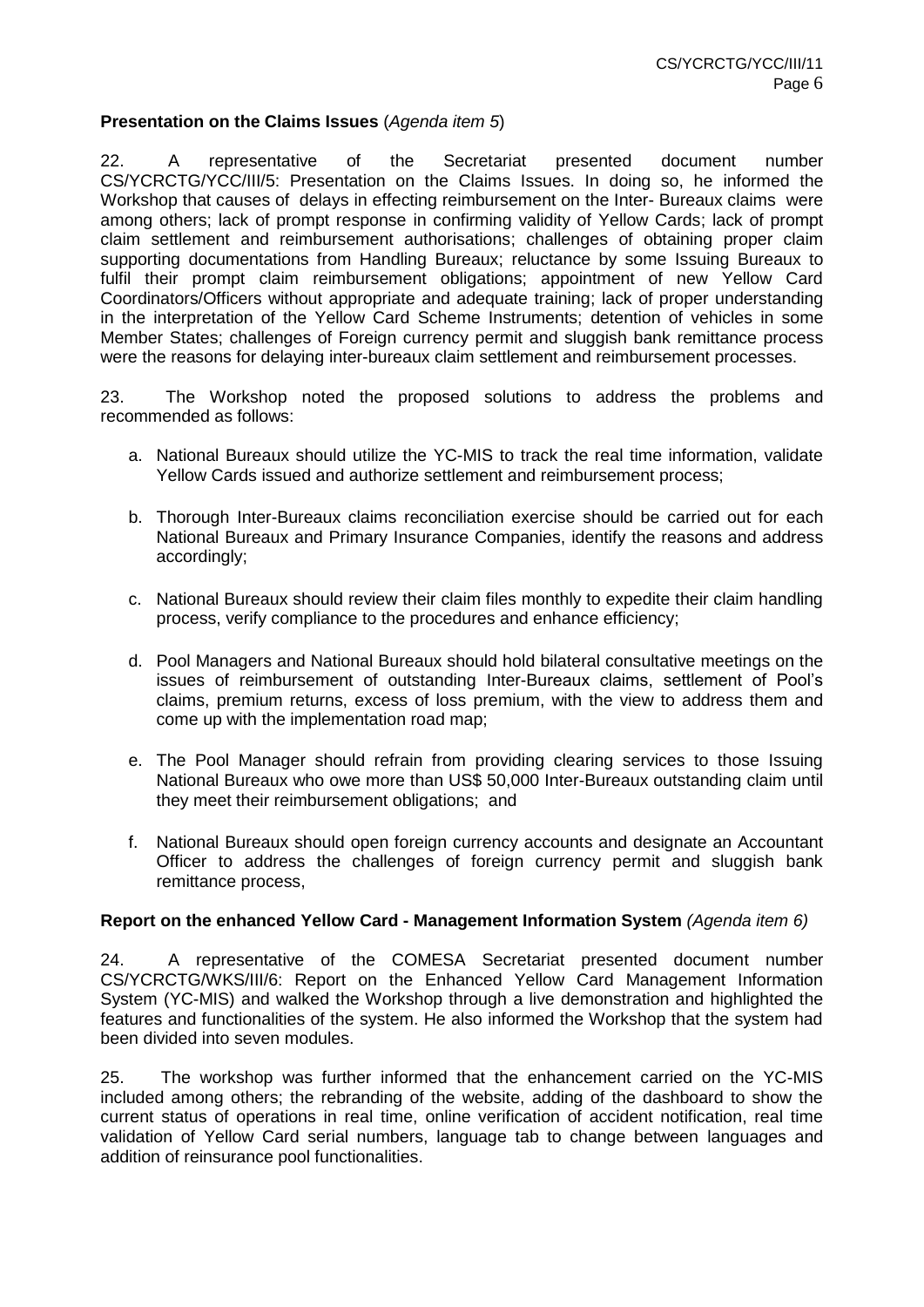26. The Workshop was further informed that the enhanced Yellow Card Management Information System (YC-MIS) could be accessed using the URL:**[https://ycmis](https://ycmis-new.comesa.int/)[new.comesa.int/](https://ycmis-new.comesa.int/)**

# **Discussions**

27. In the discussion that followed the Workshop appreciated the enhancements being made on the Yellow Card Management Information system (YC-MIS) and underscored the importance of expediting the implementation of the system.

# **Consideration of Reports of Breakaway Sessions** *(Agenda items 7 & 8)*

28. In line with the organization of work adopted, the participtants were divided into four breakaway sessions and considered the various Yellow Card Scheme and Reinsurance Pool instruments as follows:

- a. **Group one**: Reviewed the following documents:
	- i. The Protocol on the Establishment of a Third Party Motor Vehicle Yellow Card Insurance Scheme;
	- ii. The Inter-Bureaux Agreement for the Implementation of the Third Party Motor Vehicle Insurance Scheme;
	- iii. Rules of Procedures of the Council of Bureaux; and
	- iv. The Yellow Card Compendium.
- b. **Group two**: Reviewed the Manual on the operations of the Yellow Card Scheme and Reinsurance Pool.
- c. **Group three**: Reviewed the following instruments:
	- i. Constitution of the COMESA Yellow Card Reinsurance Pool;
	- ii. The COMESA Yellow Card Reinsurance Pool Management Agreement; and
	- iii. Rules of procedures of the Technical Management Committee of the COMESA Yellow Card Scheme.
- d. **Group four**: Reviewed the enhanced Yellow Card Management Information System (YC-MIS).

29. The breakaway sessions held discussions and deliberated on the instruments item by item and the enhanced Yellow Card Management Information System (YC-MIS) module by module and made observations and recommenations. The rapporteurs of each group submitted their reports for consideration by the plenary.

30. The plenary considered the reports, made observations and recommendations as follows:

# **GROUP ONE**

31. Recommendatons submitted by Group one and adopted by the Plenary were as follows:

# **PROTOCOL ON THE ESTABLISHMENT OF A THIRD PARTY MOTOR VEHICLE INSURANCE SCHEME**

32. The heading for chapter two of the Protocol should read as follows

"REGULATIONS CONCERNING THE COMESA YELLOW CARD."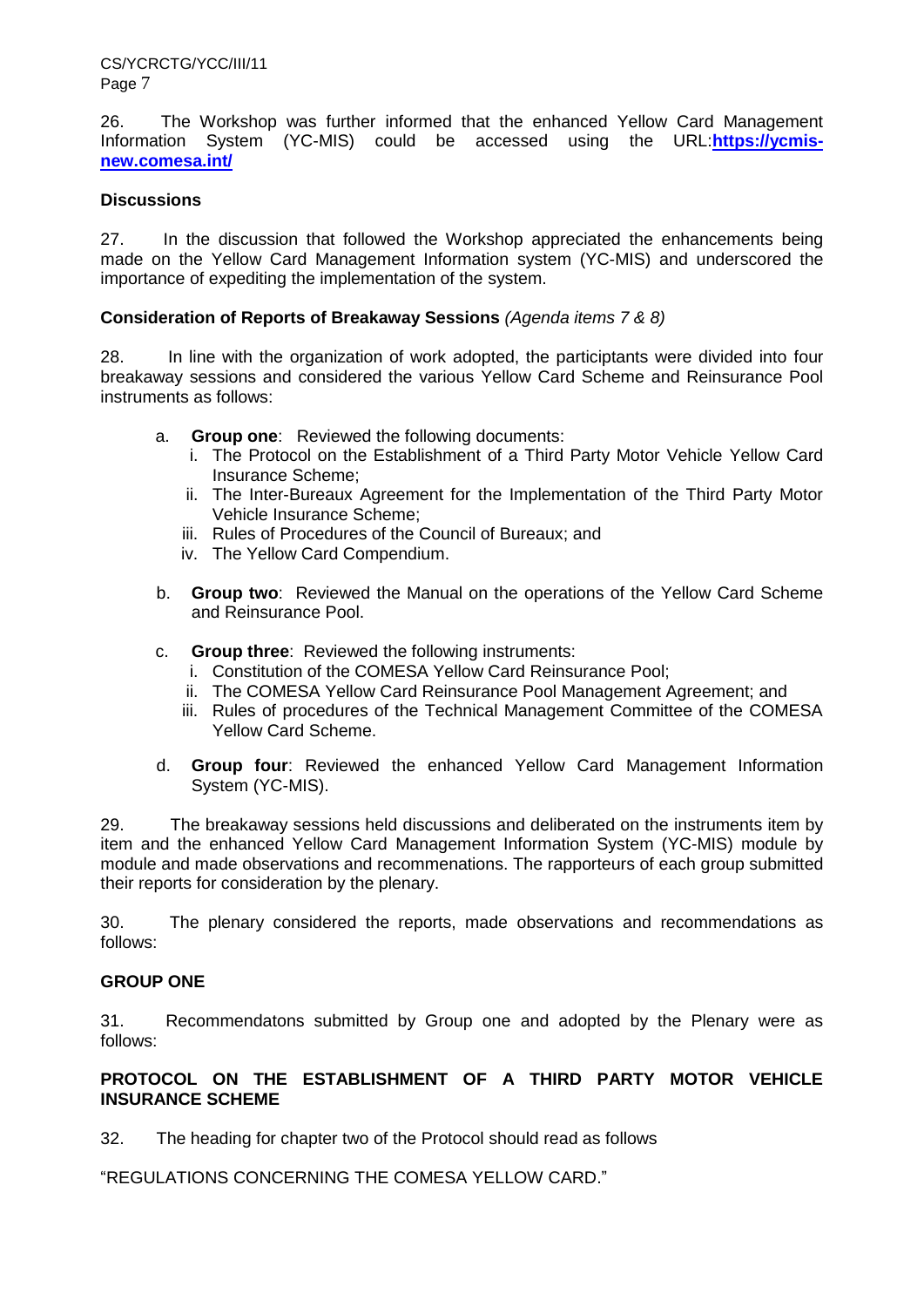- 33 The following provisions in the Protocol be deleted:
	- a. Item (c) of **Article 14**; and
	- b. Item (2) of **Article 17**.

34. On **Article 18** - Functions of the Council of Bureaux, Item (d) the typo error be corrected to read as "**Notified**" instead of "**Not6fied.**"

**Article 18 (d**) should now read as "Settle disputes between two or more Bureaux as to the implementation of the provisions of this Protocol. The decisions of the Council shall be **notified** to the National Bureaux and the Council shall see to their execution. The decisions of the Council shall be taken by simple majority. If no agreement is reached, the matter shall be referred to the Policy Organs of the COMESA"

# **INTER-BUREAUX AGREEMENT FOR THE IMPLEMENTATION OF THE THIRD PARTY MOTOR VEHICLE INSURANCE SCHEME**

35. **Article 2, item (1**) on Issuing of Yellow Cards: the proposed amendment to read as "Each National Bureau shall **supply** Yellow Cards to its members, and the members shall issue cards to their respective insurers."

36. **Article 5, item (1)** on Claims settlement authorization limit; the franchise limits be corrected to read **\$ 15,000**.

37. **Article 5, item (2)** be amended to read as "The Handling Bureau shall submit all claim supporting documents of settled claims equal or below COM\$ 15, 000 per claim **to the Issuing Bureau for verification and authorization to seek** reimbursement through the Pool Clearing House Facility."

38. **Articles 8, 9** and **10** were considered important for the efficient operations of the Yellow Card Scheme but required evoking them so that members could start adhering to them**.**

# **Recommendation**

39. The Workshop to consider setting a cut off period by which all National Bureaux should settle all outstanding claim reimbursements, and thereafter, start implementing the provisions of Articles 8,9 and 10.

40. **Article 10**: Need to capitalize "Handling Bureau" and convert the one month to thirty (30) days. Article 10 should read as "The Issuing Bureau shall refund the Reinsurance Pool, claims payment reimbursements effected on its behalf to the Handling Bureau, within thirty (30) days from the date of advice of effecting reimbursement; and reimbursement not refunded within **thirty (30)** days shall attract a simple interest charged at the ruling inter-bank rate."

41**.** On **Article 18**: Expiry of period of Insurance; should read as **"**Where the period on the Yellow Card expires, the National Bureau in the country being visited, if requested shall assist the vehicle owner or driver to obtain compulsory insurance of that Country, **and may further issue an extension of the Yellow Card cover if the motorist is proceeding to other COMESA member Countries other than his / her Country of origin.**"

42**. Article 22** - Communication: Include the Arabic language and the Article should read as "All communications between handling Bureaux and the Issuing Bureaux shall be made in the COMESA official languages (French, English and Arabic) which should facilitate communication."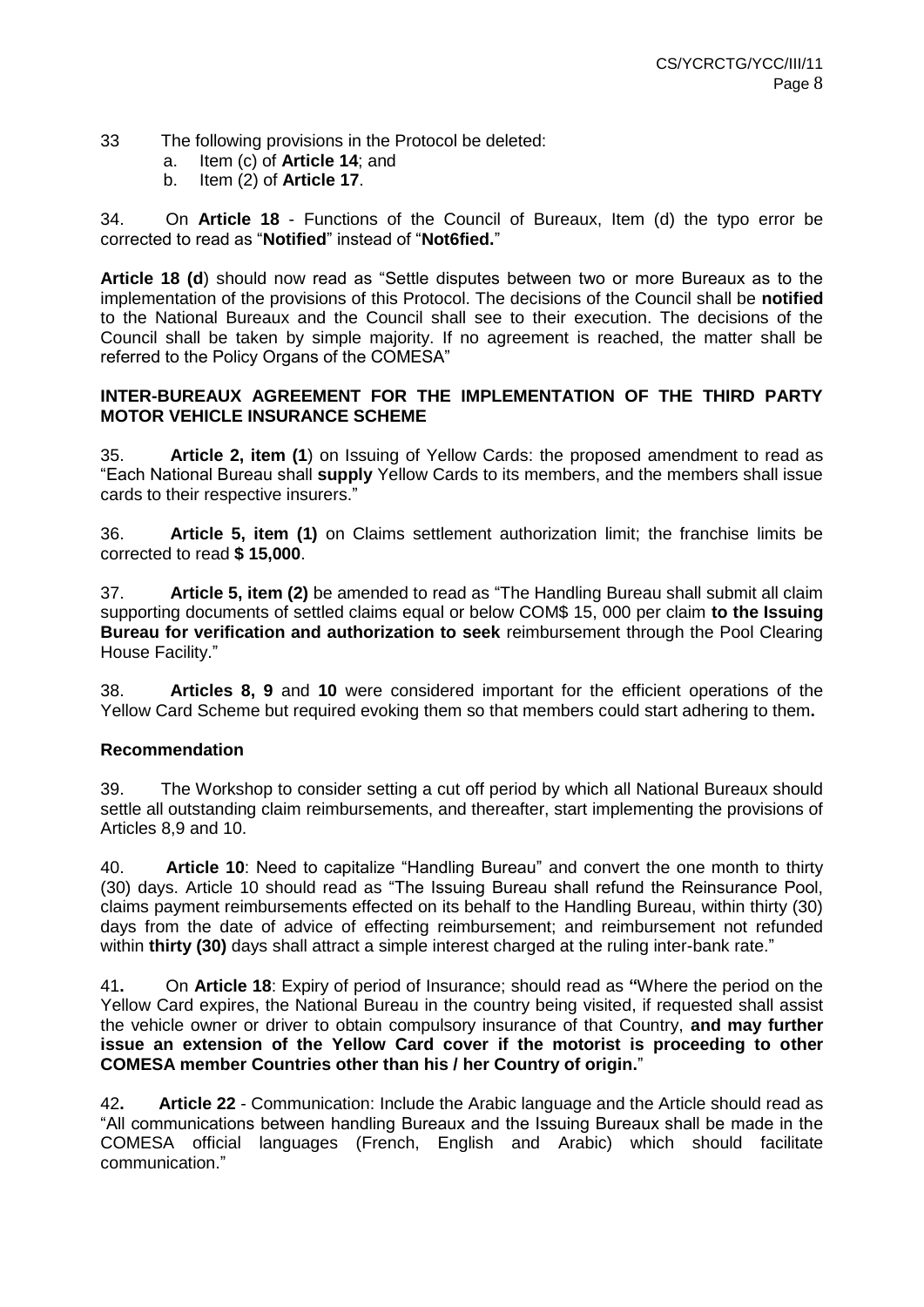# **RULES OF PROCEDURES OF THE COUNCIL OF BUREAUX**

43. **Rule 4: Officers of the Council -** amend Item (1) of rule 4 to read as **"**At the beginning of each annual meeting, the Council shall elect from among its members, a Chairman, a Vice-Chairman and a Rapporteur who shall hold office for one year **on rotational basis.**"

# 44. **Rule 4, Item (2)** be deleted.

. 45. **Rule 4, Item (4)** be amended to read as "If the office of the Chairman or Vice Chairman is due to expire at any time when **an extra-ordinary** meeting of the Council is being held, that member shall continue in office until the conclusion of the Meeting."

46**. Rule 5, item (2)** be amended and read as **"**The Council may hold extra ordinary meetings at the request of any member **and such requests shall be sent to the Council Secretariat"**

47. **Rule 7, item (1)** delete the word **"together"** and be replaced by the phrase **"at the same time."** The Article then should read "the Chairman shall cause the Secretariat to prepare a Provisional Agenda for each meeting of the Council and shall cause such Agenda to be transmitted to each member **at the same time.**"

48. **Rule 10, item (3)** be rephrased to read as **"**Proposals or draft resolutions submitted for consideration at a Council Meeting shall be submitted in writing and circulated by the Chairman **to the members at least a day before the meeting."**

49. **Rule 10, item (5) -** Correct the typo error from "**coy"** to "**copy**" the Article then, to read as "Any proposal to amend a proposal or a draft resolution may be submitted without notice, provided a **copy** shall be submitted to the Secretariat prior to its introduction and a decision shall be made thereupon prior to the vote on the proposal or draft resolution."

50. On **Rule 12 -** include the **Arabic** language

# **THE YELLOW CARD COMPENDIUM**

51. The Workshop noted with appreciation the drafted  $3<sup>rd</sup>$  Edition of the Yellow Card Compendium and made the following observations and editorial corrections:

- i. The document should be numbered;
- ii. The document sections should be correctly numbered i.e. 1 Preamble; 2 The Yellow Card Scheme; 3 - Yellow Card Reinsurance Pool; 4 - Yellow Card Information Management System etc.
- iii. Update the information contents on document to reflect the current status;
- iv. The enhanced YC-MIS has been reported to have seven (7) modules but the compendium says six (6) modules. This needs to be corrected; and
- v. Reinsurance Pool figures need to be verified and updated.

# **Recommendations**

52. The Workshop employed the need for the Scheme to have such kind of a document as it would make information on the operations of the Scheme in other Member States easily available and recommended among others the following:

> i. The Secretariat to push Member Bureaux that had not yet provided their country information to do so;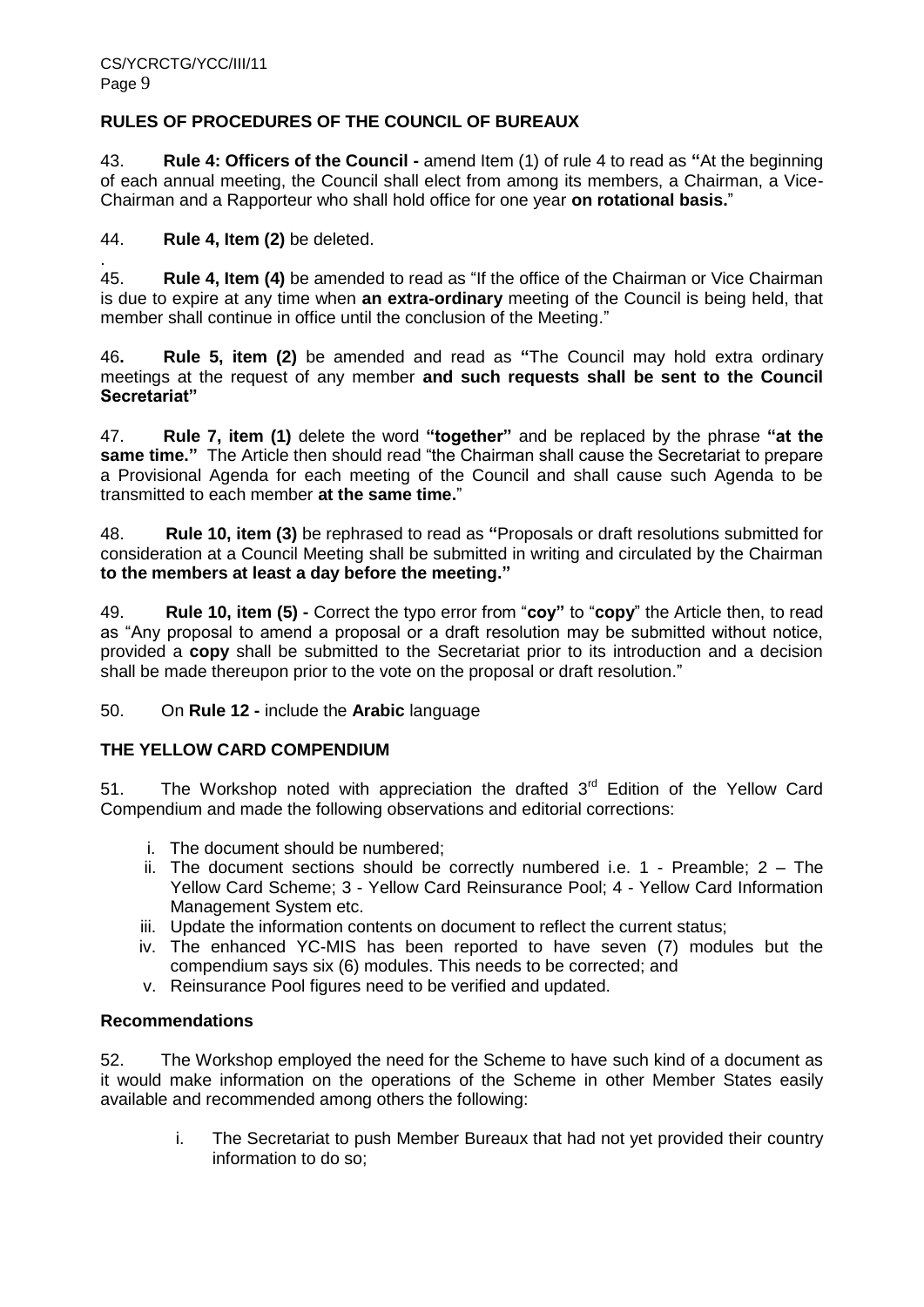- ii. The YC-MIS access link should be the same as the one reported to host the enhanced YC-MIS; and
- iii. Urged the Secretariat to make the document available both in hard and soft copies and that it should be uploaded on the Yellow Card Scheme website.

## **Discussion**

53. In the discussion that ensued, the Workshop emphasised on the need to maintain consistency of terminology used in Yellow Card instruments and advised that the word "**Chairman**" be replaced by "**Chairperson**".

## **GROUP TWO**

54. Recommendations submitted by Group two and adopted by the Plenary were as follows:

# **SECTION I – UNDERWRITING – GENERAL DIRECTIVE**

55. On **Section 1.1** the following amendments were proposed:

- i. Item 1.1.1, the Group required clarification on the use of the terms "National Laws or regulations;" and
- ii. Item 1.9.2 To increase the premium cession from 30% to 40% subject to the Pool providing a qualified study report to support the proposal.

### **SECTION II – UNDERWRITING – PROCEDURES**

### **Recommendations**

56. The Workshop adopted the recommendation that in order to avoid any situation where lawyers would give different interpretations of the terms "law in force" and "laws and regulations" there was need to seek legal interpretation of the two terms used.

57. Seek appropriate guidance **on Sections 2.2.2 a) i)** & ii) and **2.2.3 b) ii)** on the appropriate additional premium to be charged in view of the increased limits on additional property damage and medical expenses covers.

58. The Workshop adopted the addition of **Item 2.10.3** on **Section 2.10 Cancellation of the Card** and the adopted **Item 2.10.3** to read as:

"**Upon cancellation of the Primary Policy, Yellow Cards may be cancelled subject to payment of short-term premiums provided there shall be no claim lodged. If a claim is lodged on the Yellow Card to be cancelled, there shall be on premium refund."**

59. On **Section 2.12 Reinsurance Pool**, **Item 2.12.3**, the Workshop adopted the changes and **Item 2.12.3** to read as "Member Insurance Companies and National Bureaux must submit to the pool settlement of premium returns **within two months.**"

60. Adopted the proposed addition of Item **2.12.7** and the additional item to read as "**The National shall decline to issue Yellow Cards to Primary Insurance Companies who fail to settle Yellow Card returns for more than two (2) months.**"

### **SECTION III – CLAIMS – GENERAL DIRECTIVES**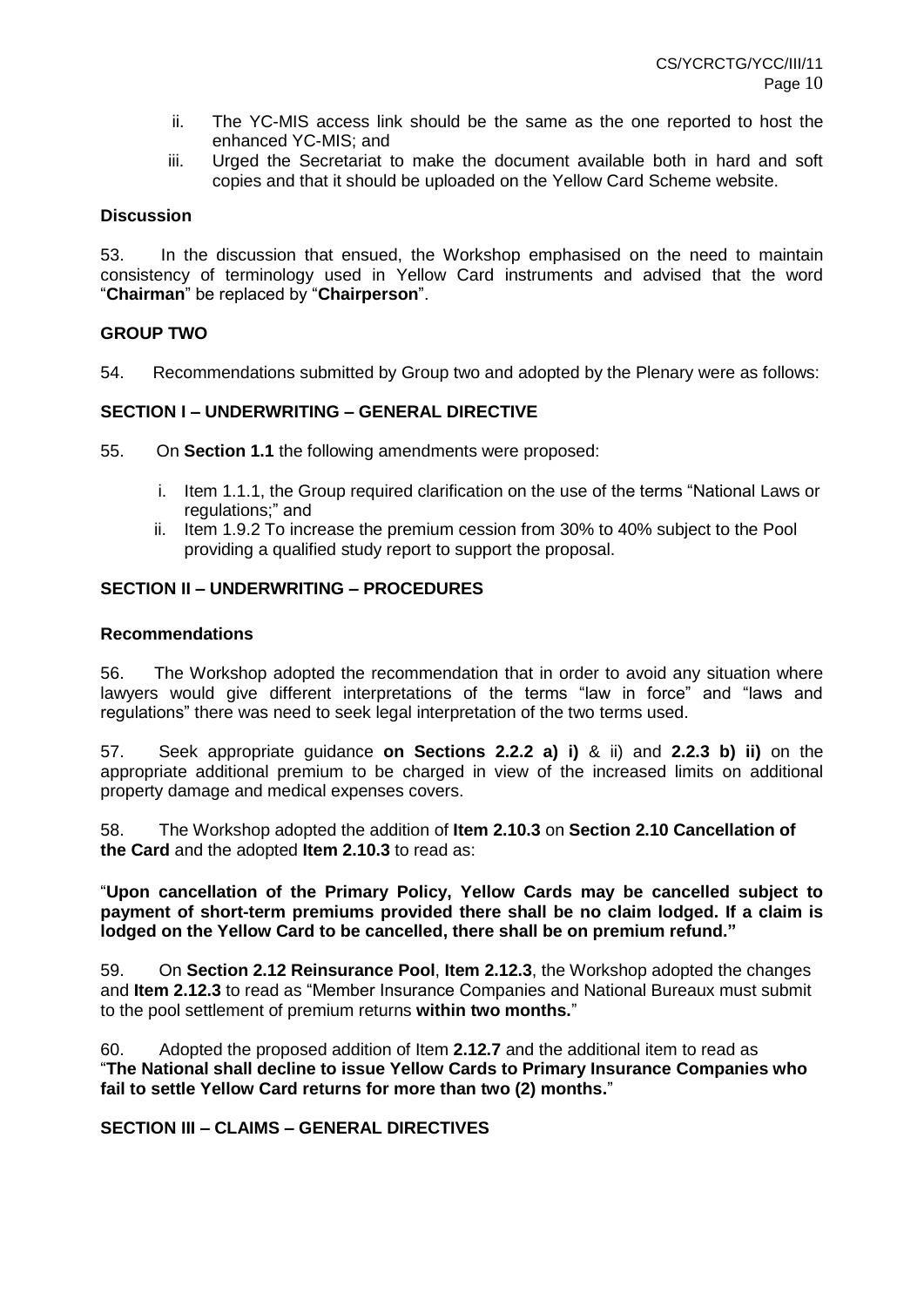61. The Workshop adopted the proposal for inclusion of a sentiment at the end of **Section 3.7** as "**National Bureaux should buy a written share of at least 2% of the retrocession cover for the pool."**

62. On **Section 3.11 Reinsurance Pool Claims**, **Item 3.11.3 - Cash call:** the Workshop adopted the proposal to replace the franchise with a deductible and increase the premium cession to 40% upon the Pool Managers providing a detailed report to the Technical Management Committee in order to facilitate the use of cash call provision in settlement of large claims.

63. The Workshop adopted the inclusion of **Item 3.11.5** which shall read as " **The Issuing National Bureau shall reimburse the Reinsurance Pool all Inter-Bureaux claims paid on its behalf within three (3) months on receipt of the debit note.**"

64. The Workshop adopted the inclusion of the following sectional items:

**3.11.6** to read as " **The Reinsurance Pool shall charge interest for claims not reimbursed by the Issuing Bureau within three (3) months;**"

**3.11.7** to read as "**In case the Issuing Bureau fails to reimburse the Reinsurance Pool for more than one (1) year, and all other means of recovery fail, the Pool Managers shall travel to the concerned Bureau;**" and

**3.11.10** to read as " **In case after the Pool travel and negotiations, the Issuing Bureau fails to reimburse the Reinsurance Pool, the Pool Managers shall forward the issue to the Council of Bureaux Secretariat for necessary action and Council of Bureaux decision.**"

# **SECTION VI. OBLIGATIONS**

65. The Workshop adopted the inclusion of **Item c)** to read as "**Cease with immediate effect supplying new Yellow Cards for issuing to Members who have not settled claims paid on their behal**f."

# **Discussions**

66. In the discussion that ensued, the following clarifications were sought from the Workshop:

- i. How the handling fees were to be paid;
- ii. Selling of Yellow Cards by Agents / Brokers at border points;
- iii. Manual needed to tally with the changed Article 5 of the Inter-Bureaux Agreement;
- iv. The reasonable clearing service fee to be paid to the Pool;
- v. Communication language for Yellow Card documents between Bureaux and the Pool Managers; and
- vi. If decisions of the  $28<sup>th</sup>$  Meeting of the Council of Bureaux on issuance of Yellow Card cover to non- resident motorists had been incorporated in the Manual.

67. In response to the concerns raised, after some deliberations, the Workshop was informed as follows:

i. Handling fees should be treated as part of the claims and that it should be paid at the time of settling the reimbursement;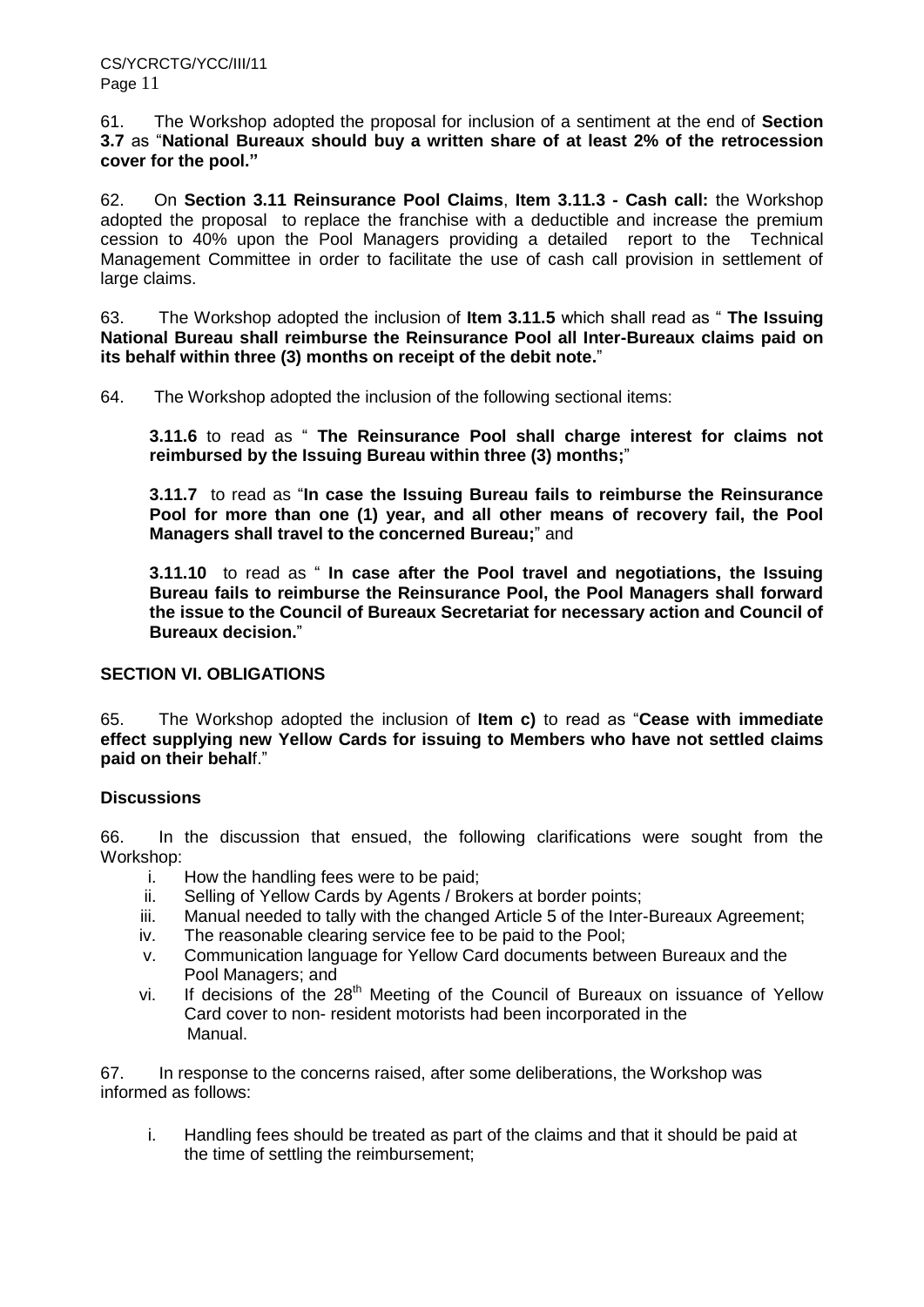- ii. Clarification was given by the delegate from Uganda that the National Bureau of Uganda was issuing Yellow Card at some border posts because they have designated NIC branch offices and that issuance was not done through brokers or Agents:
- iii. The Manual should always tally with the Provisions of Article 5 of the Inter- Bureaux agreement;
- iv. The Manual provides clear guidance that communication should be in the COMESA official language of the recipient of the document for prompt response but however, National Bureaux were at liberty to enter into bilateral agreements on how such documents should be communicated provided they are in agreement as the case is with Diibouti / Ethiopia: and
- v. The Workshop was informed that the decisions of the  $28<sup>th</sup>$  Meeting of the Council of Bureaux on issuance of Yellow Cards to non-resident motorists were incorporated into the manual.

# **GROUP THREE**

68. Recommendations submitted by Group three and adopted by the Plenary:

# **Constitution of the COMESA Yellow Card Reinsurance Pool**

- 69. **ARTICLE 5 -** Organs of the pool: To be amended and read as follows:
	- i. **The Council of the Bureaux** (Replacing the General assembly); and
	- ii. **The Management Committee (MC)** (Replacing the Technical Management Committee).

70. The above amendments to be reflected in the definitions and any reference to General Assembly and Technical Management Committee thereafter the document will be replaced accordingly.

71. **ARTICLE 7:** the MC Composition, Functions and Meetings - The MC to ideally serve as the Board of the Pool and the Yellow Card Scheme. The following additional tasks were proposed and adopted:

- i. The MC shall review the performance of the Pool Manager according to approved annual work program;
- ii. The MC shall monitor National Bureaux performance and give direction. The National Bureaux shall submit their annual financial performance reports to the MC for review;
- iii. The MC shall have the authority to allocate funds, not exceeding US \$100,000, to activities that will facilitate growth of the Yellow Card Scheme; and
- iv. The MC shall consider and give guidance on claim issues where matters have failed to be amicably resolved through bilateral discussions and intervention of Secretariat and Pool Managers.

72. **ARTICLE 8**: The Manager - The renewal of contract of the Pool Manager to be subjected to satisfactory performance.

73. **ARTICLE 19**: Official languages - The Arabic language to replace the Portuguese and the Article to read "English, French and **Arabic.**"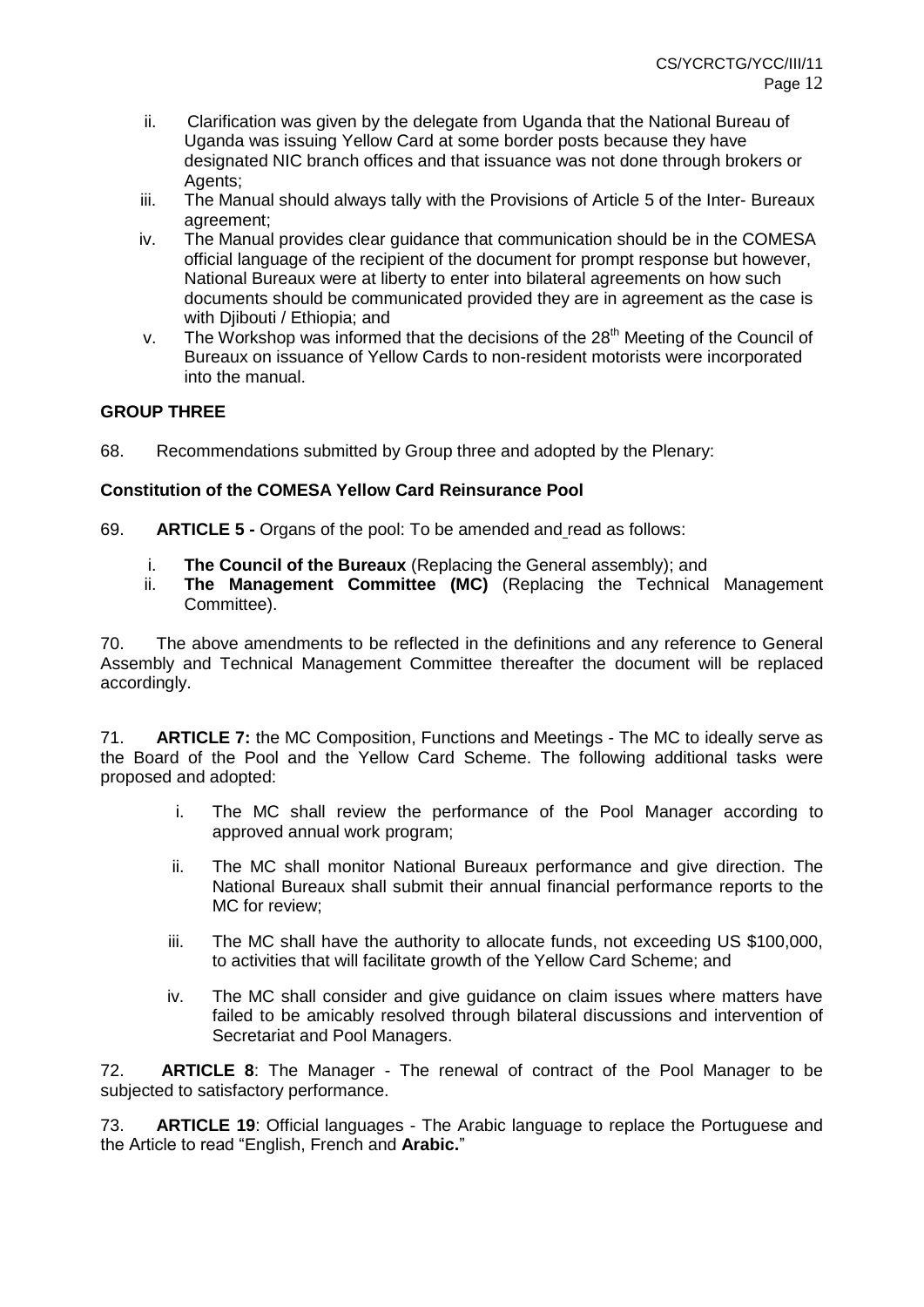74. **ARTICLE 22**: Interim Arrangements - The Article to be rephrased and read "**Until the Committee is duly constituted, the Chairperson of the Council of Bureaux shall convene the first meeting which shall constitute the Committee and consider such other matters as are necessary for the Pool to start operations.**"

# **REVIEW OF THE YC REINSURANCE POOL MANAGEMENT AGREEMENT**

75. In light of the claims experience, members were of the view that:

- i. Cession should increase from 30% to 40%; and
- ii. Franchise of \$15,000 should be changed to deductible, subject to the Pool Managers coming up with a proposal to justify the above changes.

### **Recommendation**

76. The Workshop adopted the recommendation that the clearing agency facility should have a limit of \$100,000 for any one Bureau.

77. **ARTICLE 8, Item (3):** Additional functions - The Workshop also adopted the following tasks for the Pool Managers:

- i. The Manager shall submit annual work plan and annual activity report to the MC for review and approval;
- ii. Add Item 8 (h) Adopt Yellow Card Management Information System (YC-MIS) Computerisation as the approved way of conducting Yellow Card business; and
- iii. 8(i) Item h to be I.

**78. ARTICLE 9, MANAGEMENT FEE (COMMISSION):** adopted the provision that Members shall pay to the Managers a fixed management fee at a rate of 10% subject to a maximum of \$200,000, any amount over and above shall be based on performance evaluated on the following:

- i. Performance of annual activities according to the work plan;
- ii. Investment return;
- iii. Foreign exchange gain or loss; and
- iv. Profit of the pool.

# **79. ARTICLE 10 - BANK ACCOUNTS**

### **Recommendation:**

80. The Workshop adopted the recommendation that National Bureaux to maintain Dollar accounts to avoid exchange losses.

**81. ARTICLE 12:** Adopted the amendment of the amount to read "\$**15,000.**"

# **REVIEW OF RULES OF PROCEDURES OF THE MANAGEMENT COMMITTEE (MC)**

# **COMPOSITION AND APPOINTMENT**

82. The Workshop considered and adopted the addition of a new **Rule No 5** to read as "**Any member not elected to the MC who wishes to attend meetings may attend as observer and by covering their own expenses.**"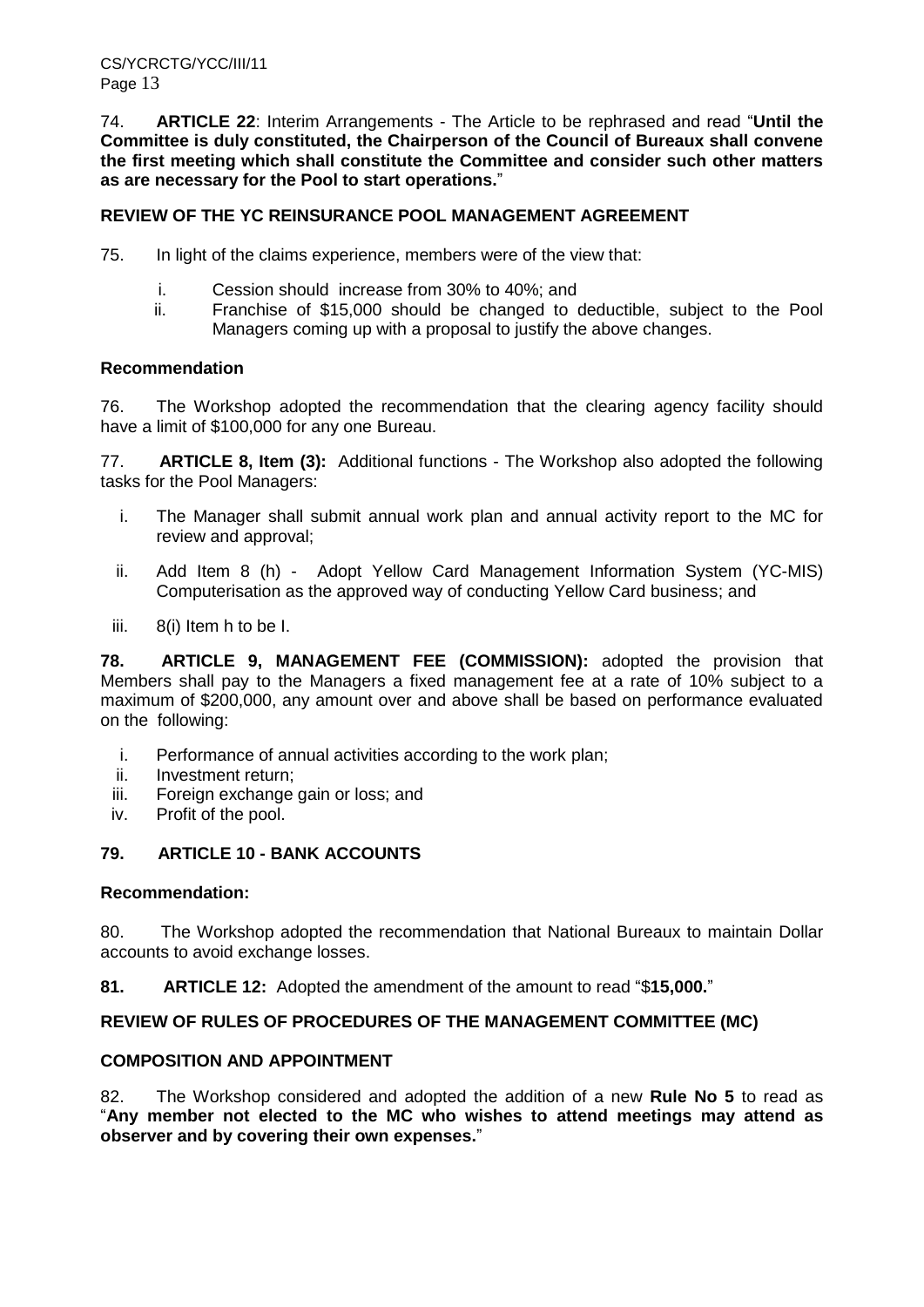83. **RULE 9**: The Workshop adopted the amendment such as: The meetings ……………………..on rotational basis amongst members **of the MC**………………

84. **RULE 15**: Quorum: The Workshop adopted the amendment on Rule 15 to include: **Quorum shall be simple majority.**

85. **RULE 38**: Adopted the amendment on the working languages of the Committee to **English, French and Arabic**.

### **GENERAL RECOMMENDATION**

86. The Workshop also adopted the recommendation that the whole arrangement (Administrative, Technical and Institutional) must be studied with a view to commercialise the whole operation.

### **GROUP FOUR**

87. The Plenary noted the presentation from Group four (4) on the review of the enhanced Yellow Card Management Information System (YC-MIS) and after discussion on the issues and concerns, the following were agreed:

### **Recommendations**

### 88. **Home Page**

- a)The Interact Section
- i. Frequently Asked Questions (FAQ) section be included where questions about the scheme will be posted and allow respective National Bureaus rights to respond to questions asked;
- ii. Links to access Social media sites where users can interact;
- iii. Enquiries section where users can post questions that will be sent to the respective National Bureaux; and
- iv. A forum should be added where queries can be added
	- b) Page Layout- It was observed that the slide show took up a big part of the page and suggested that the slide show be reduced to accommodate more relevant information.

### 89. **Login**

Secure Login- It was revealed that SSL was used to eliminate security concerns

### 90. **Settings**

- i. Exchange Rate- There is need to add a function where the exchange rate will be updated from on agreed intervals;
- ii. User Password Resets- There is need to add a feature where I.T Experts can reset user passwords from;
- iii. Auto Population- New users' common details like Branch Physical Address, Postal address, Phone number, Fax should automatically be populated once the user branch is selected, instead of having the I.T expert enter common details for all new users. There is also a need to minimize the number of fields to be entered e.g country when adding new users; and
- iv. System Access Rights- National I.T Focal Person rights should be given depending on national bureau policies, grant some National IT Focal Persons absolute access rights to some and limited to others.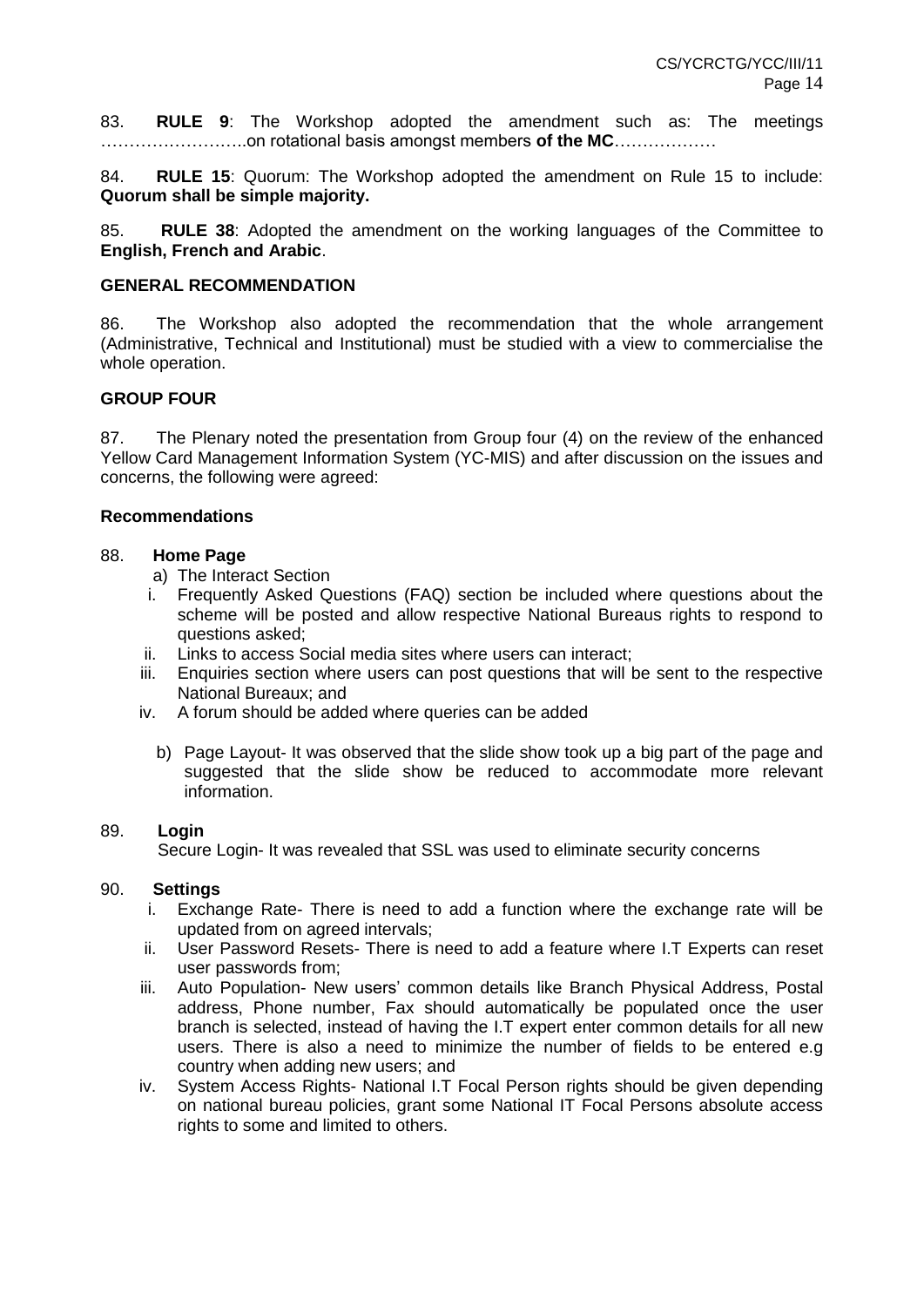### 91. **Stock Requisitions**

- i. System should automatically send an email notification to the NB after the PIC requests for stock;
- ii. Enable National Coordinators to be able to delete multiple unsupplied book requests to avoid having a lot of unsupplied requests from the PICs;
- iii. Enable the PICs to edit or cancel unsupplied book requests;
- iv. When receiving books, after successfully receiving let the window automatically close;
- v. Stock List not detailed The stock lists in the current system do not give details of the individual cards in the book and their condition. The user should be able to drill down the book to view the cards in the book and see information like the condition of the book, if the card was issued and to whom it was; and
- vi. The re-order level should be set per Bureau and warnings flash on the screen to users when the re-order level is approaching.

### 92. **Issuance**

- i. The system should automatically input the country code on the card serial number based on the user entering;
- ii. After integrating the YC-MIS with the PIC systems, the YC-MIS should be able to lookup policy details when the policy number has just been input, to avoid duplication;
- iii. The system should check for and verify the primary cover period before submission;
- iv. There should be provision to preview the card details prior to submission;
- v. Rates table should be included for premium calculation in the system;
- vi. Include the number of passengers' field in the system and recommend that it be included on the manual card;
- vii. Replacements of cards should be included in the system; and
- viii. Fleet issuance still needs attention**.**

### 93. **Printing**

- i. Find space on the card to have the countries printed from as it is the main part with alignment issues. This will be a temporary measure until new redesigned cards are issued; and
- ii. Proposed to have the cards to be printed on modified A4 paper with the cut mark which can be used both manually or printed on.

### 94. **Cession Operations**

- i. Should show the expected returns from each PIC to the National Bureau; and
- ii. Premium Payments to be modified to calculate the Total Premium Amount, 30% Premium Cession, 5% reinsurance commission, Amount Paid, and Balance
- 95. **Claims-** Incident notification should be renamed to accident notification.

### 96. **Implementation Schedule**

| Activity                      | Duration               | Date (2015)                                 |
|-------------------------------|------------------------|---------------------------------------------|
| Development                   | 4-8 Weeks              | $1st$ July – $26th$ August                  |
| Testing                       | 2 weeks                | $27th$ August – 9 <sup>th</sup> September   |
| Data migration                | 2 weeks                | $10^{th}$ – 24 <sup>th</sup> September      |
| Training of trainers Workshop | 3 days                 | $25^{\text{th}} - 28^{\text{th}}$ September |
| Training of users             | 2 weeks                | $29th - 11th October$                       |
| Review user manual            | 1 week                 | $12^{th}$ – 19 <sup>th</sup> October        |
| Rollout                       | $20th$ of October 2015 |                                             |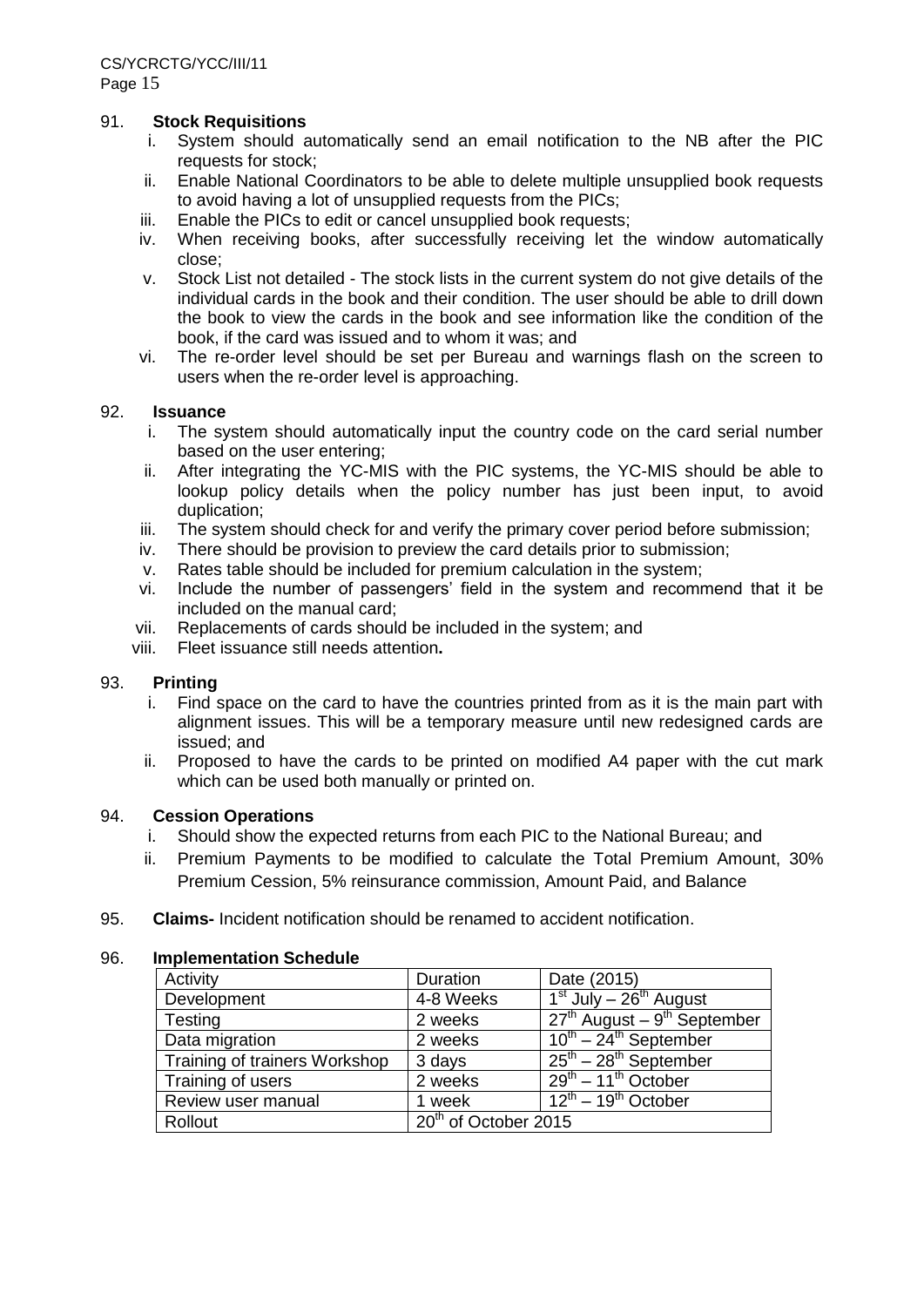#### 97. **System maintenance and review**

YC-MIS IT focal persons and Business Analysts (Insurance Experts) should be holding review workshops of progress made on the enhanced YC-MIS every six months.

### **Any other Business** *(Agenda item 9)*

98. There was no any other business.

### **Adoption of the report and closure of the meeting** (*Agenda item 10*)

99. The Meeting considered the draft report paragraph by paragraph and adopted the report after making some amendments.

100. At the close of the meeting, the delegate from the National Bureau of Djibouti, Mr. Mohamed Safi Seyadou, Insurance Supervisor thanked the Government of Tanzania and people of Tanzania for the warm hospitality extended to the delegates during their stay in Arusha. He also thanked the National Bureau of Tanzania, National Insurance Corporation of Tanzania Limited for hosting the workshop and for the excellent facilities offered to the delegates. Mr. Seyadou commended the Chairperson for the manner he guided the meeting deliberations, he further thanked the COMESA Secretariat for the good organization of the meeting, the delegates for having found time to attend the meeting and for their valuable contributions made during the deliberations.

101. In closing the meeting, the Chairperson thanked all the delegates for their valuable contributions and wished them a safe journey to their respective Countries.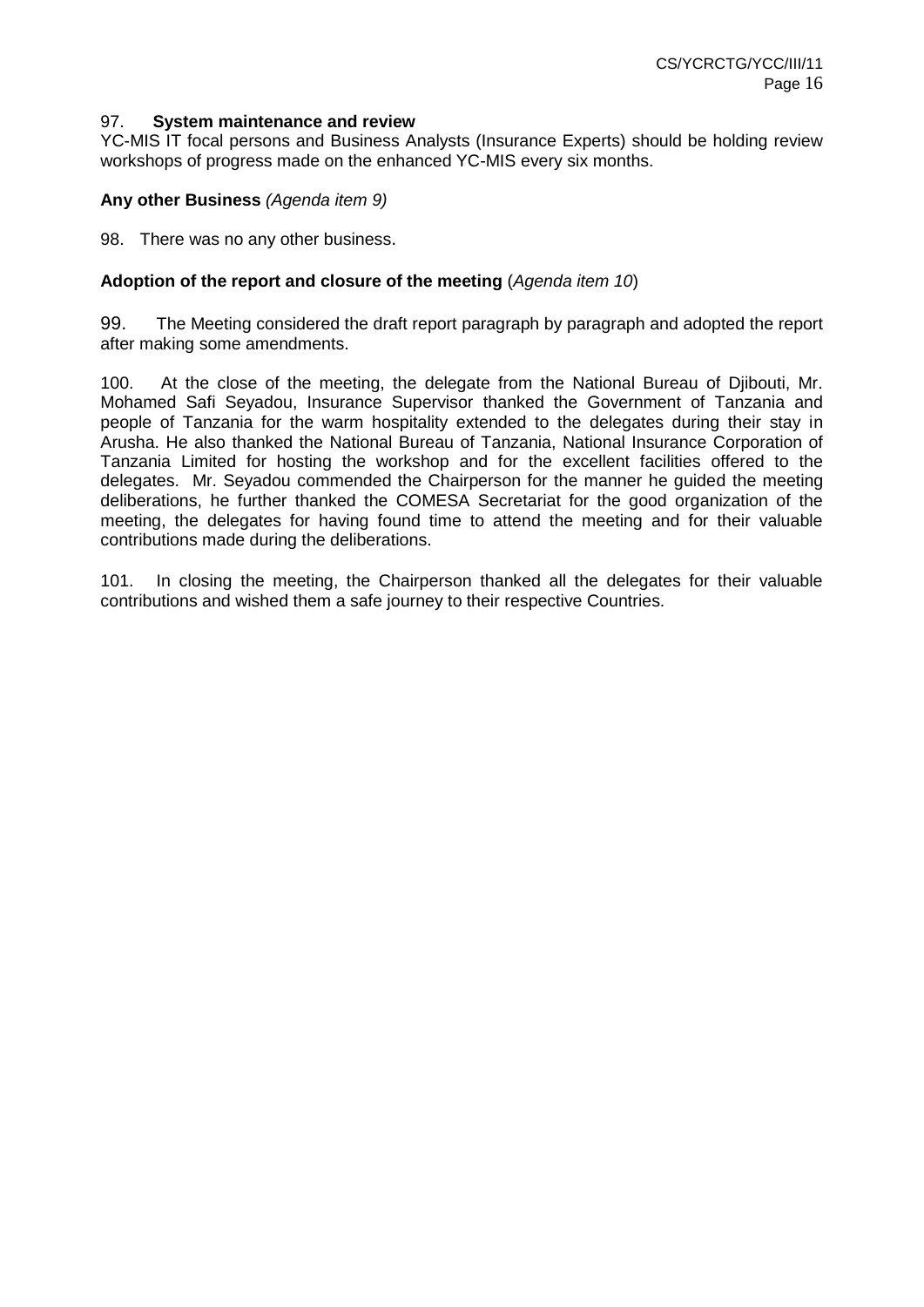### **LIST OF PARTICIPANTS**

### **BURUNDI**

Nirema Deo, Chef du Service Product Automobile, BICOR.SA Insurance, B. P. 2377, Bujumbura, Tel: +254 77902987, Fax: +257 22222801, Email: [deo@bicor.bi](mailto:deo@bicor.bi)

Nibizi Chantal, IT Expert, SOCABU, B. P. 2400, Bujurmbura, Tel: +257 79939459/+257 2229119, Fax: +257 22226803, Email: [nibizi30@yahoo.fr;](mailto:nibizi30@yahoo.fr) [Chantal@socabu-assurances.com](mailto:Chantal@socabu-assurances.com)

Baregeranye Pierre Claver, Technical Manager, SOCABU, P O Box 2440, Tel: +257 77787500/+257 22209000, Fax: +257 22226803, Email: [pcbaregeranye@yahoo.fr](mailto:pcbaregeranye@yahoo.fr)

# **DEMOCRATIC REPUBLIC OF CONGO**

Bushiri Ramazani, Directeur De La Region Sud/Est (SONAS), Societe Nationale D'Assurances (SONAS), Tel: +243 999932272, Email: [bushirir@yahoo.fr;](mailto:bushirir@yahoo.fr;) bushiriamazani@gmail.com

Mparanyi Cimalamungo Arsene, Responsible de Gestion Des Statistique Des Productions<br>(Branches & COMESA), Ministere Finances, Tel: +243 998208278. Email: (Branches & COMESA), Ministere Finances, [Tel: +243](Tel:+243) 998208278, Email: [cimalamungo@live.fr](mailto:cimalamungo@live.fr)

Malika Boloki, Chef De Division/SONAS, Ministere Finances, Tel: +243 999462888, Email: [bobomalika@yahoo.fr](mailto:bobomalika@yahoo.fr)

Thrionet Mosilonge Monola, Chef de Division, SONAS SA Agence D'Aru, Tel: +243 810078297, Fax: +243 994583538, Email: [Arusonas@yahoo.fr](mailto:Arusonas@yahoo.fr)

Kapongo Abdoul Coco, Fonde De Pouvoir Technique, Tel: +243 997031972, Email: [cocokappongo@yahoo.fr](mailto:cocokappongo@yahoo.fr)

Mahemu Masumbuko Jean, Resp. Technique, Ministere Finances & Portefeuille, B. P. 218, Goma; Tel: +243 994016632, Email: [gomasonas@yahoo.fr](mailto:gomasonas@yahoo.fr)

### **DJIBOUTI**

Mohamed Aden Aboubaker, Directeur, Tél: +253 77870934, Fax : +253 21356878, E-mail : [directeur.m@amerga.com](mailto:directeur.m@amerga.com)

Mohamed Safi Seyadou, Insurance Supervisor, Ministry of Finance, Tel: +253 21352801, Email: [medsafi2000@yahoo.com](mailto:medsafi2000@yahoo.com)

# **ETHIOPIA**

Amanuel Wendmu, Zengu, Database Administrator, Ethiopian Insurance Corporation, P.O. Box 2545 Addis Ababa, Tel: +251 913266552, Email: [amiyeic@gmail.com](mailto:amiyeic@gmail.com)

Wubalem Habtamu Dagne, Reinsurance and Branch Operation Principal Expert, Nile Insurance Company, Tel: +251 911381525/+251 114425856, Fax: +251 114426008, Email: [nilereins@gmail.com; wubmoon@gmail.com;](mailto:nilereins@gmail.com;%20wubmoon@gmail.com)

Fikry Abdul Mejid Abdul Aziz, Ethiopian Insurance Corporation, Yellow Card National Coordinator, Tel: +251 911217152, Email: [fikryabdulmejid@yahoo.com;](mailto:fikryabdulmejid@yahoo.com) comesaycard@ethionet.et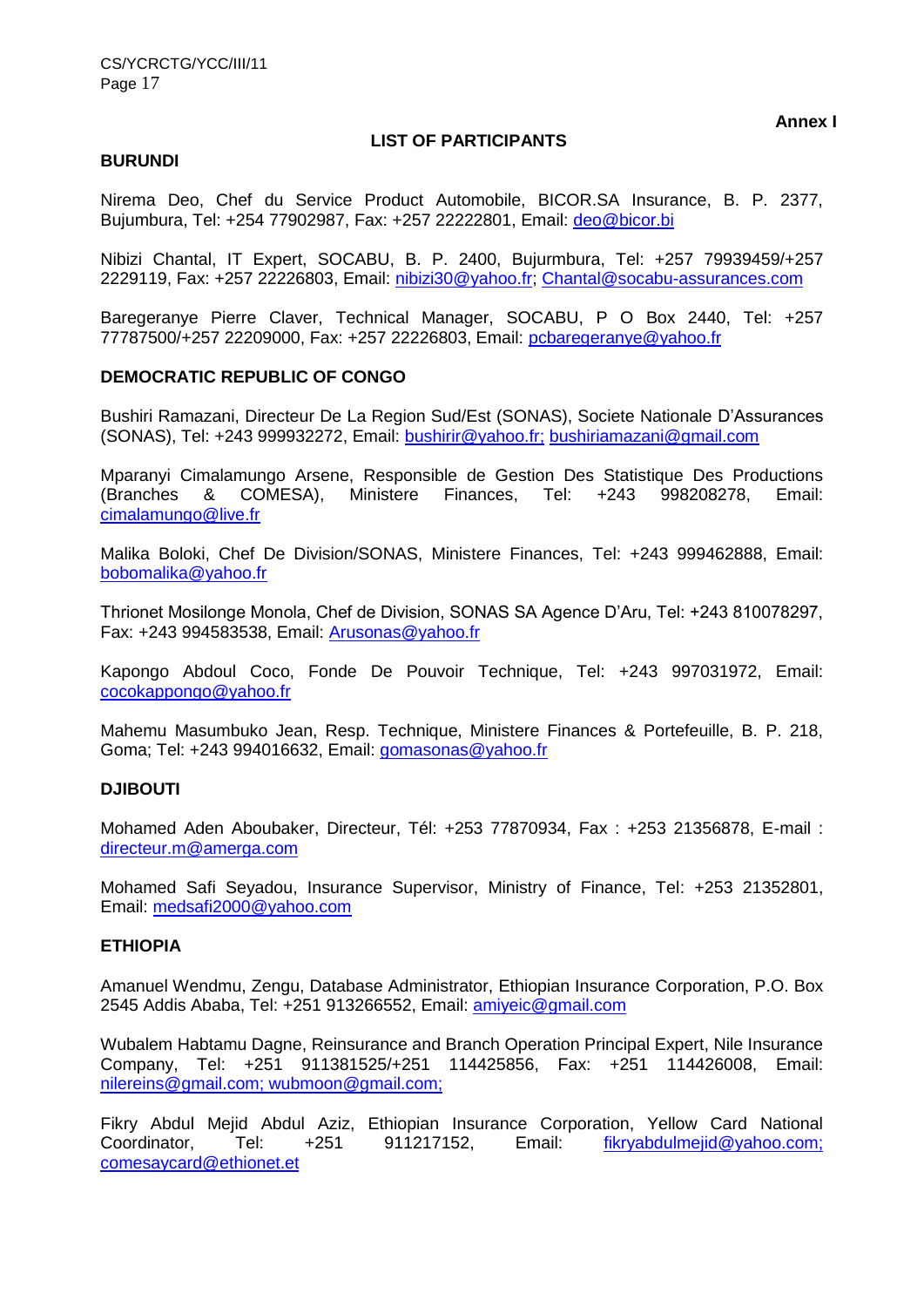Asmiya Gebregiorgis Tedla, Ethiopian Insurance Corporation, Tel: +251 913332045, Fax: +251 115524846, Email: [asmiggz@gmail.com](mailto:asmiggz@gmail.com)

# **KENYA**

William Kiama, Manager, Association of Kenya Insurers, P.O. Box 8516-00200, Nairobi, Tel: +254 721246375, Email: [William.kiama@akinsure.com](mailto:William.kiama@akinsure.com)

Robert Simiyu Namunane, Yellow Card Coordinator, Kenya Reinsurance Corporation, P.O. Box 30271, Nairobi, Tel: +254 722800098, Email: [namunane@kenyare.co.ke](mailto:namunane@kenyare.co.ke)

Gladys Wanjiru Ruigu, Underwriting Trainee, Kenya Reinsurance Corporation, P.O. Box 30271- 00100, Tel: +254 703083326, Email: [ruigu@kenyare.co.ke](mailto:ruigu@kenyare.co.ke)

Joyce Kathhure Matumo, Icealion General Insurance Company Limited, P.O. Box 30190- 00100, Nairobi, Tel: +254 722469495, Email: [joyce.matumo@icealion.com](mailto:joyce.matumo@icealion.com)

Jackson Mwangi Mugo, P.O. Box 43241-00100, Nairobi, Tel: +254 720007751, Email: [jkmwa@yahoo.com](mailto:jkmwa@yahoo.com)

John Mirii Karanja, Assistant Underwriting Executive – Reinsurance, Kenya Orient Insurance Limited, P.O. Box 34530-00100, Tel: +254 725647503/+254 202961000/190, Email: [jkaranja@korient.co.ke](mailto:jkaranja@korient.co.ke)

Stephen Warui Kangamgi, Manager – Underwriting, Heritage Insurance, P.O. Box 30390- 00100, Nairobi, Tel: +254 202783000/+254 20722551983, Fax: +254 202777800, Email: [stephen.warui@heritage.co.ke](mailto:stephen.warui@heritage.co.ke)

Gladys Wanjiru Ruigu, Underwriter, Kenya Reinsurance Corporation, P.O. Box 30271-00100, Tel: +254 703083326, Fax: +254 202223944, Email: [ruigu@kenyare.co.ke](mailto:ruigu@kenyare.co.ke)

### **MALAWI**

Dorothy Chapeyama, Member of National Bureau of Malawi, Insurance Association of Malawi, P. O. Box 1021, Blantyre, Tel: +265 999960401, Fax: +265 1821887, Email: [dchapeyama@reunioninsurance.com](mailto:dchapeyama@reunioninsurance.com)

### **RWANDA**

Niyokwizerwa Elie Sonarwa, 1035, Kigali, Tel: +250 788868456, Email: [elie.niyokwizerwa@sonarwa.co.rw;](mailto:elie.niyokwizerwa@sonarwa.co.rw) [nexipe@yahoo.fr](mailto:nexipe@yahoo.fr)

### **SUDAN**

Elham El Sharif Abdoun, Alsalama Insurance Company, P.O. Box 803, Tel: +249 183772823, Khartoum, Fax: +249 183772862, Email: [homa.abdoun@gmail.com](mailto:homa.abdoun@gmail.com)

Mohamed Sati Ali Hamad, Assistant General Manager, Taáwunia Insurance, Great Mosque Avenue, Khartoum, Tel: +249 123130266, Email: [sattitood@gmail.com](mailto:sattitood@gmail.com)

Alaedin Elamin Dafa Allah Omer, Taáwunia Insurance, Tel: +249 123095524, Email: [Alaedin37@jmail.com](mailto:Alaedin37@jmail.com)

Abdelrahman Mohamed Ali, Khartoum Islamic Insurance, Tel: 249 912331092, Fax: +249 183768906, Email: [a.mohamedali@islamicsur.com](mailto:a.mohamedali@islamicsur.com)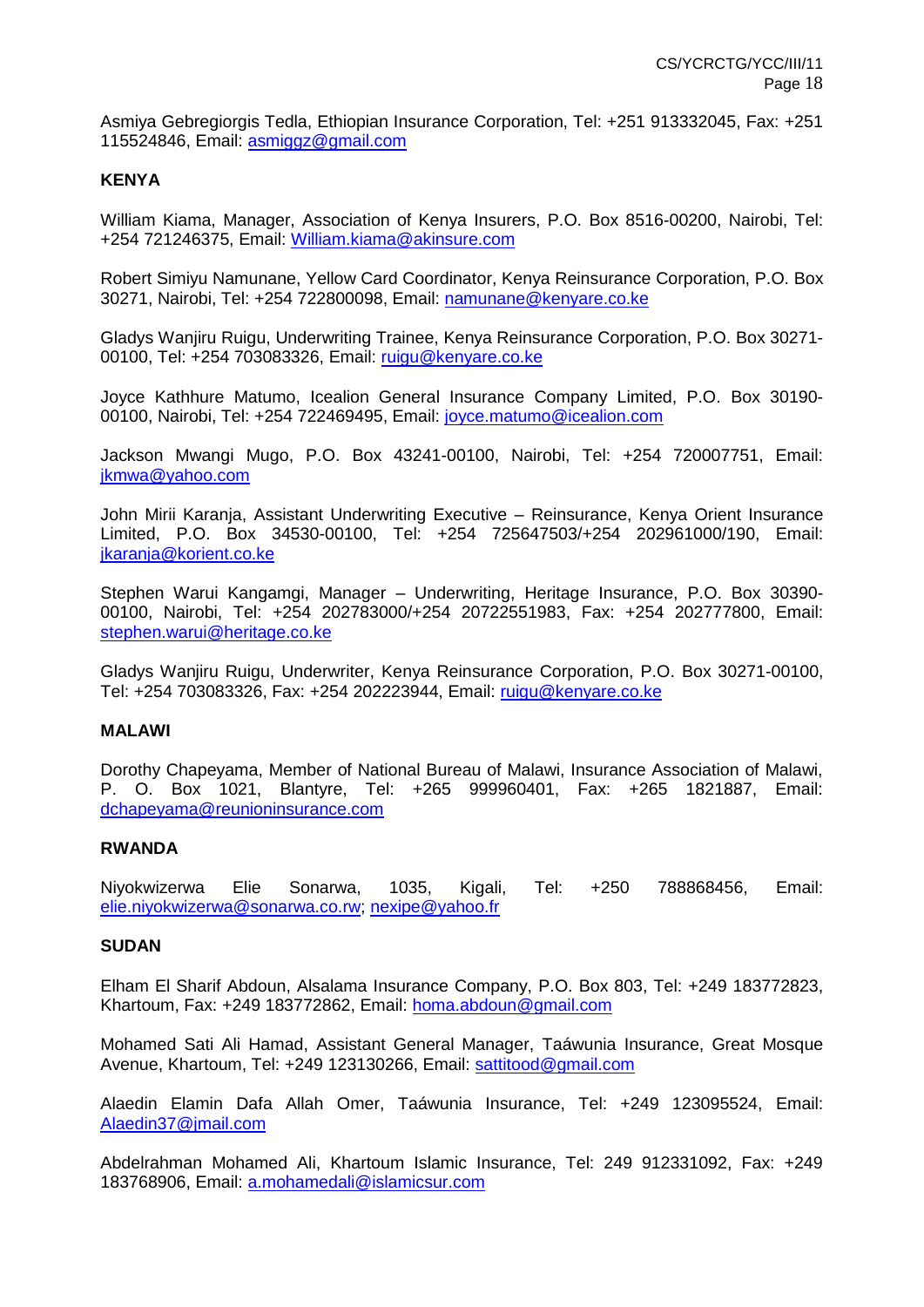Ismail Gadain Ismail, Sheikan Insurance Company, P.O. Box 10037, Khartoum, Tel: +249 912495665, Fax: +249 249784479, Email: [comeaycard@sheikanins.sd](mailto:comeaycard@sheikanins.sd)

## **TANZANIA**

Samuel Kamanga, Managing Director, National Insurance Corporation of (T) Ltd, P O Box 9264, Dar Es Salaam, Tel: +255 715761167, +255 222113825, +255 784761167 Fax: +255 222113403, E-mail: sam.kamanga@nictanzania.co.tz

Stella Rutaguza, Zonal Manager, Tanzania Insurance Regulatory Authority, P. O. Box 15468, Arusha, Tel: +255 272549145/+255 784888227, Fax: +255 272549145, Email: [srutaguza@tira.go.tz](mailto:srutaguza@tira.go.tz)

Godwin N. Ole Kambainei, Branch Manager (NIC of (T) Ltd), National Insurance Corporation of (T) Ltd, P. O. Box 3090, Arusha, Tel: 255 784944609, Email: [godwin.kambainei@nictanzania.co.tz](mailto:godwin.kambainei@nictanzania.co.tz)

Immaculate Jerome Morro, PIO COMESA Yellow Card Coordinator, National Insurance Corporation of (T) Limited, P.O Box 9264, Dar Es Salaam, Tel: +255 758405511, +255 784405511, Fax: +255 222113403, Email: [immaculate.morro@nictanzania.co.tz](mailto:immaculate.morro@nictanzania.co.tz)

Joseph Filex Mallya, Insurance Officer, National Insurance Corporation of (T) Ltd, P.O. Box 3090, Arusha, Tel: 255 767627657/+255 717627657, Email: [joseph.mallya@nictanzania.co.tz](mailto:joseph.mallya@nictanzania.co.tz)

Bakar Yusuf, Computer Systems Analyst (CSA), National Insurance Corporation (NIC), P.O. Box 9264, Dar es Salaam, Tel: +255 713688522, Email: [bakar.yusuf@nictanzania.co.tz](mailto:bakar.yusuf@nictanzania.co.tz)

Florence Samuel Moshi, Administrative Officer (NIC of (T) Ltd), National Insurance Corporation of Tanzania, P.O. Box 9364, Dar es Salaam, Tel: +255 767641236, Email: [million\\_s@yahoo.com](mailto:million_s@yahoo.com)

Lupia Abraham Augusto, Lawyer (Legal Officer), National Insurance Corporation of Tanzania, P.O. Box 9264, Dar es Salaam, Tel: +255 754917270/ +255 715917270, Email: [lupia.abraham@nictanzania.co.tz](mailto:lupia.abraham@nictanzania.co.tz)

Mwanaidi Shaban Shemweta, Head of Public Relations – NIC of (T) Ltd, National Insurance Corporation (T) Ltd, P.O. Box 9264, Dar es Salaam, Tel: +255 784944075, Email: [mwanaidi.shemweta@nictanzania.co.tz](mailto:mwanaidi.shemweta@nictanzania.co.tz)

Mohamey Aben Aboshbarer, President du Bureau Nationale, Tel: +253 77810934, Email: [direction.m@amaga.com](mailto:direction.m@amaga.com)

Hollo Kazi, National Insurance Corporation of (T) Ltd, P.O. Box 9264, Dar es Salaam, Tel: +255 767581638, Email: [hollo.kazi@nictanzania.co.tz](mailto:hollo.kazi@nictanzania.co.tz)

Najat Hussein, National Insurance Corporation of (T) Ltd, P.O. Box 9264, Dar es Salaam, Tel: +255 754453128, Email [nhussein@yahoo.com;](mailto:nhussein@yahoo.com) [najat.hussein@niztanzania.co.tz](mailto:najat.hussein@niztanzania.co.tz)

# **UGANDA**

David Okello, Assistant Manager ICT, National Insurance Corporation, P.O Box 7134, Kampala, Tel: +256 417119900, Email: [dokello@nic.co.ug](mailto:dokello@nic.co.ug)